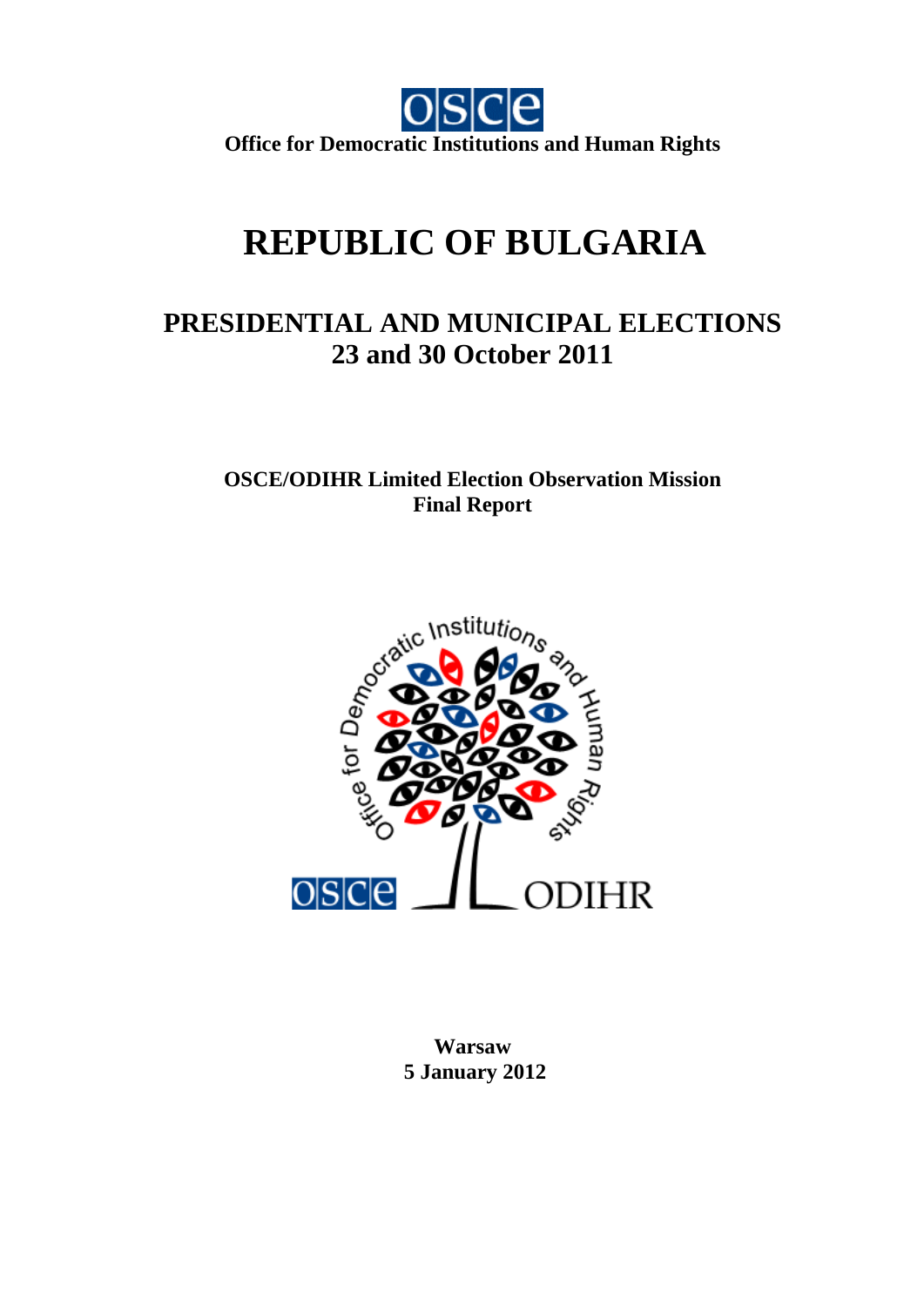## **TABLE OF CONTENTS**

| I.             |  |
|----------------|--|
| II.            |  |
| III.           |  |
| IV.            |  |
| V.             |  |
| VI.            |  |
| VII.           |  |
| VIII.          |  |
| IX.            |  |
| X.             |  |
|                |  |
|                |  |
|                |  |
| XI.            |  |
| XII.           |  |
|                |  |
|                |  |
| XV.            |  |
|                |  |
| A.             |  |
| $\mathbf{B}$ . |  |
|                |  |
|                |  |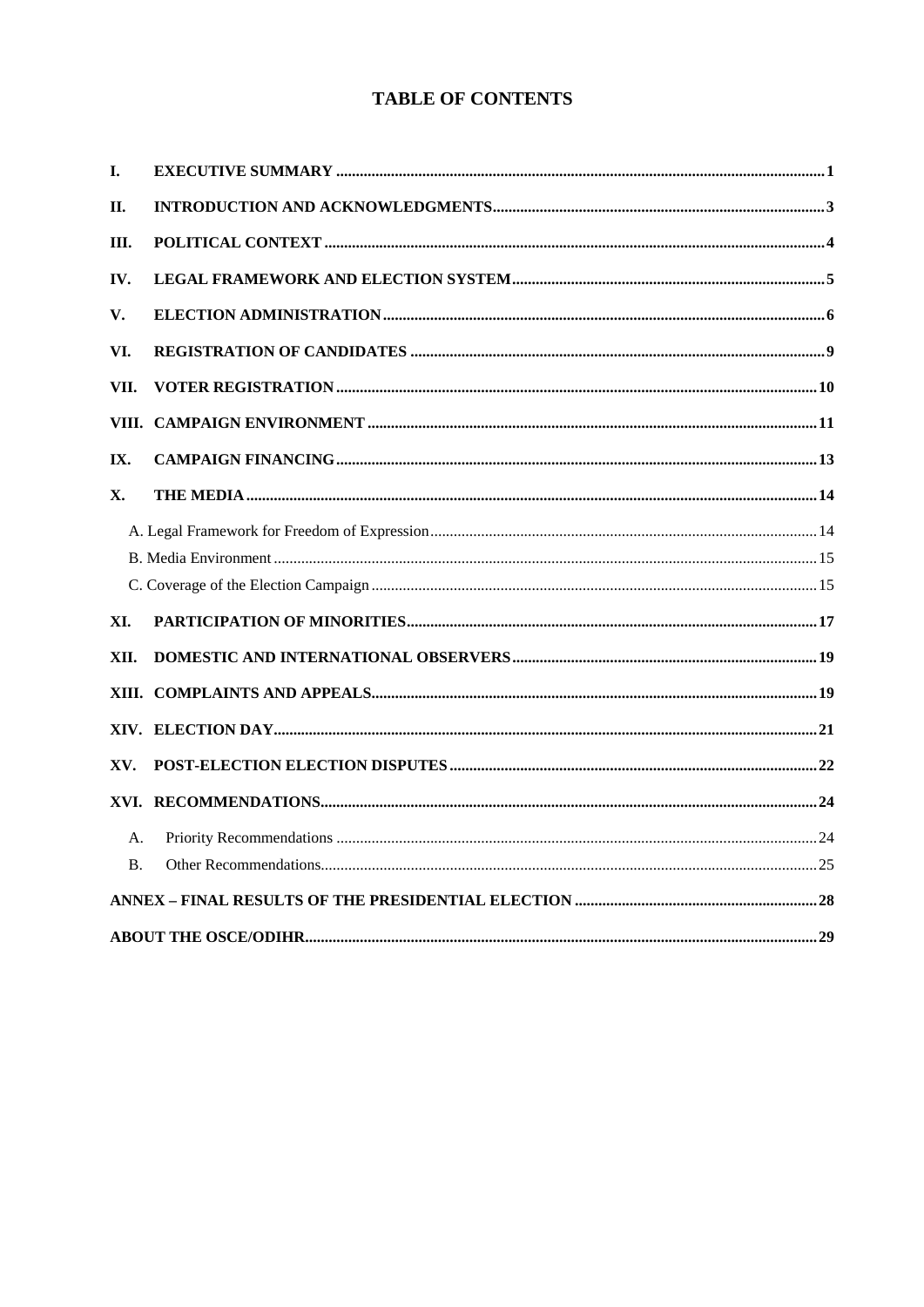## **REPUBLIC OF BULGARIA PRESIDENTIAL AND MUNICIPAL ELECTIONS 23 and 30 October 2011**

## **OSCE/ODIHR Limited Election Observation Mission Final Report**<sup>[1](#page-2-1)</sup>

## <span id="page-2-0"></span>**I. EXECUTIVE SUMMARY**

Following an invitation from the Permanent Mission of the Republic of Bulgaria to the OSCE, the OSCE Office for Democratic Institutions and Human Rights (OSCE/ODIHR) on 28 September deployed a Limited Election Observation Mission (LEOM) for the 23 October 2011 presidential and municipal elections in Bulgaria. The mission remained in the country to follow the second round contests on 30 October. The OSCE/ODIHR LEOM assessed compliance of the election process with OSCE commitments and other international standards for democratic elections, as well as with domestic legislation.

The presidential and municipal elections provided voters with a wide choice of political options, and were generally characterized by a respect for fundamental rights and freedoms. Nevertheless, pervasive allegations of vote-buying and the fact that virtually all campaign coverage in the media had to be purchased underscored the need for continued reform. Certain challenges remained, exemplified in the processing and tabulation of results after the first round of voting. A certain lack of transparency in the Central Election Commission's (CEC) decision-making and the inability of the CEC to take timely decisions, if at all, on critical issues were of particular concern.

The elections were held under a new Electoral Code adopted in January 2011. The OSCE/ODIHR and the Venice Commission of the Council of Europe concluded in their Joint Opinion that the Electoral Code provides a sound legal basis for the conduct of democratic elections, but also noted that there is room for improvement. Penalties for vote-buying were increased in the Criminal Code and related provisions were included in the Electoral Code. However, allegations of vote-buying continued to be pervasive. The Prosecutor General publicly expressed concern over the lack of adequate legal mechanisms to investigate and prosecute vote-buying.

The elections were administered by a three-tiered structure consisting of the CEC, 264 Municipal Election Commissions (MECs) and some 12,000 Precinct Election Commissions (PECs). The CEC and MECs were generally well-organized and met legal deadlines, despite the extra burden of having to administer two types of elections. Under the Electoral Code, the CEC is now responsible for administering all types of elections and serves a five-year term. However, it lacks a permanent staff and its own budget, which limited its capacity and efficiency. Election commissions at all levels are appointed upon nominations from political parties, but there is no guarantee that opposition nominees are included in the leadership positions of election commissions, which resulted in concerns about perceived commission bias. As a rule, commission sessions were closed to the public, thus reducing transparency.

Eighteen presidential and vice-presidential teams were registered by the CEC, and over 50,000 candidates for the municipal elections were registered by MECs, in an overall inclusive manner. However, some challenges against the registration of local coalitions were only

<span id="page-2-1"></span> $\frac{1}{1}$  The English version of this report is the only official document. An unofficial translation is available in Bulgarian.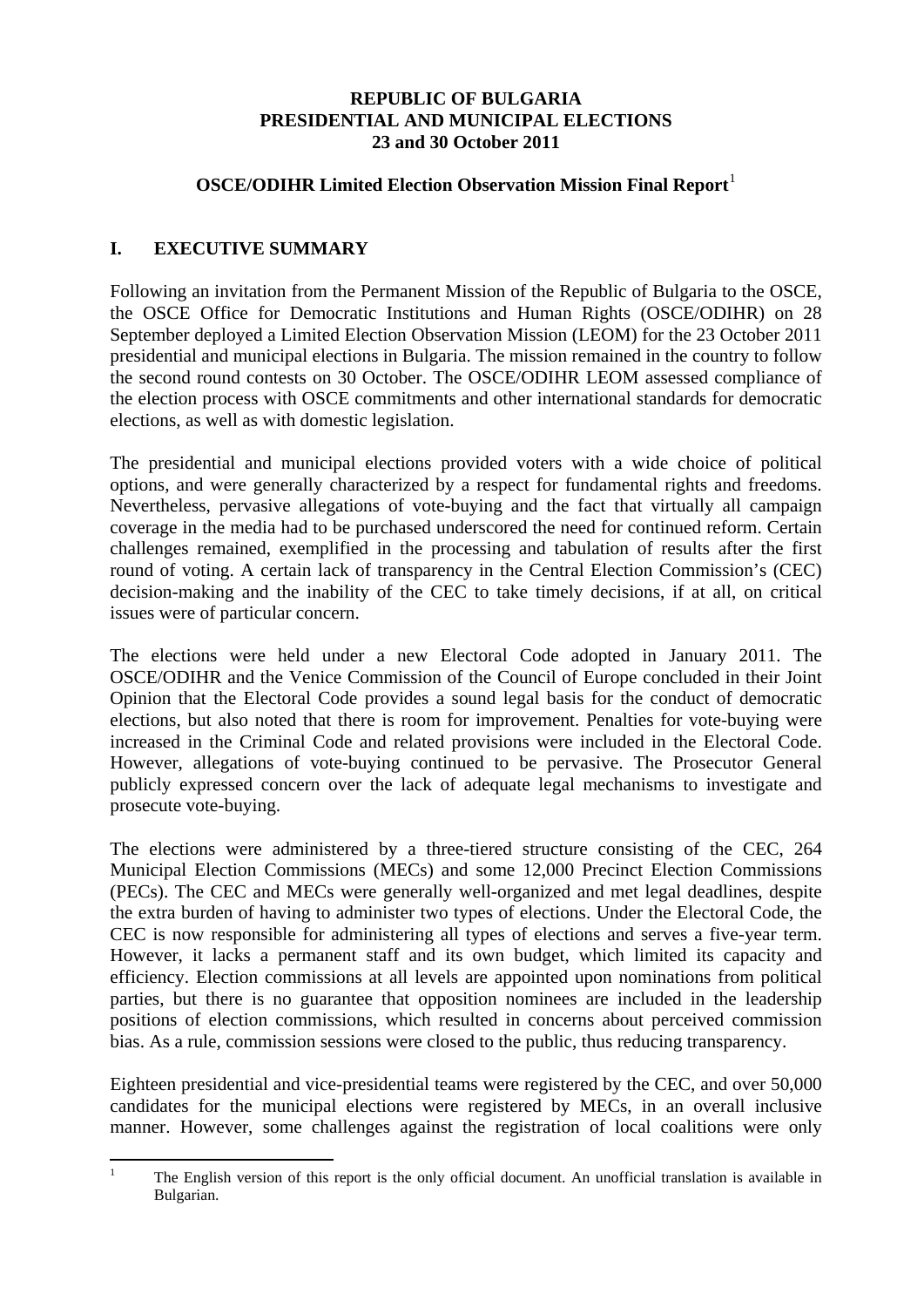resolved a few days before the first-round election day and without judicial oversight.

Voter lists are extracted from the national population register, and voters had an opportunity to check their records and request corrections. The high number of registered voters relative to the voting-age population of the country raises concerns and suggests the need for a thorough audit of the voter lists. Over 400,000 citizens who were recorded as having a current address abroad were removed from the voter lists for the municipal elections, in a process that lacked transparency and without recourse to effective and timely remedy.

The campaign took place in a calm environment and candidates were able to campaign freely. Most candidates told the OSCE/ODIHR LEOM that vote-buying was a major and widespread problem, but they were unable to provide concrete information or evidence substantiating their allegations. Some opposition parties also claimed that pressure had been put on some of their municipal candidates and supporters. The OSCE/ODIHR LEOM followed up on two cases involving candidates working in the public sector and found both of them credible.

The Electoral Code addresses campaign finance in a well-organized manner, establishing revenue and expenditure ceilings and reporting mechanisms, thus creating the potential to establish a unitary, standard approach for dealing with this issue. The National Audit Office (NAO) is in charge of enforcing campaign-finance regulations and has the authority to impose sanctions for breaches. However, the effectiveness of campaign-finance regulations was limited by the fact that not all contestants provided information on their campaign revenues and expenditures on an ongoing basis, with the NAO taking the position that it should not interfere in the electoral process by enforcing this requirement.

The legal framework governing the media provides for freedom of expression, although problematic provisions remain in the Criminal Code. Bulgaria has a pluralistic public sphere, but increasing media concentration and a lack of transparency of media ownership raised concern. The Electoral Code provides that virtually all campaign coverage on public broadcasters must be paid for, which resulted in a near-absence of editorial coverage of the campaign, both in public and commercial media, as the latter followed a similar pattern. The predominance of paid coverage, and the fact that it could not always clearly be identified as such, had a negative impact on the level of election-related information available to the public.

The Bulgarian Constitution does not recognize minorities but guarantees the right to ethnic self-determination. The Electoral Code stipulates that the campaign shall be conducted in the Bulgarian language, which appears at odds with OSCE commitments and international standards as it disadvantages citizens that identify themselves with a certain minority. Regrettably, some contestants used nationalistic and inflammatory language against minorities, in particular Roma. The numerous allegations that minorities, especially Roma, were particularly susceptible to undue influence such as vote-buying and pressure were a source of concern.

The Electoral Code grants domestic and international observers access to PECs and MECs on election day but remains silent regarding the possibility to attend CEC meetings at any time, or MEC sessions during the pre-election period. For these elections, 12 domestic NGOs accredited over 5,000 observers, without any impediment.

The Electoral Code generally provides for only one level of appeal on decisions of election commissions, with very short deadlines in case of registration of parties or candidates. The adjudication of election disputes lacked transparency, as the CEC deliberated in closed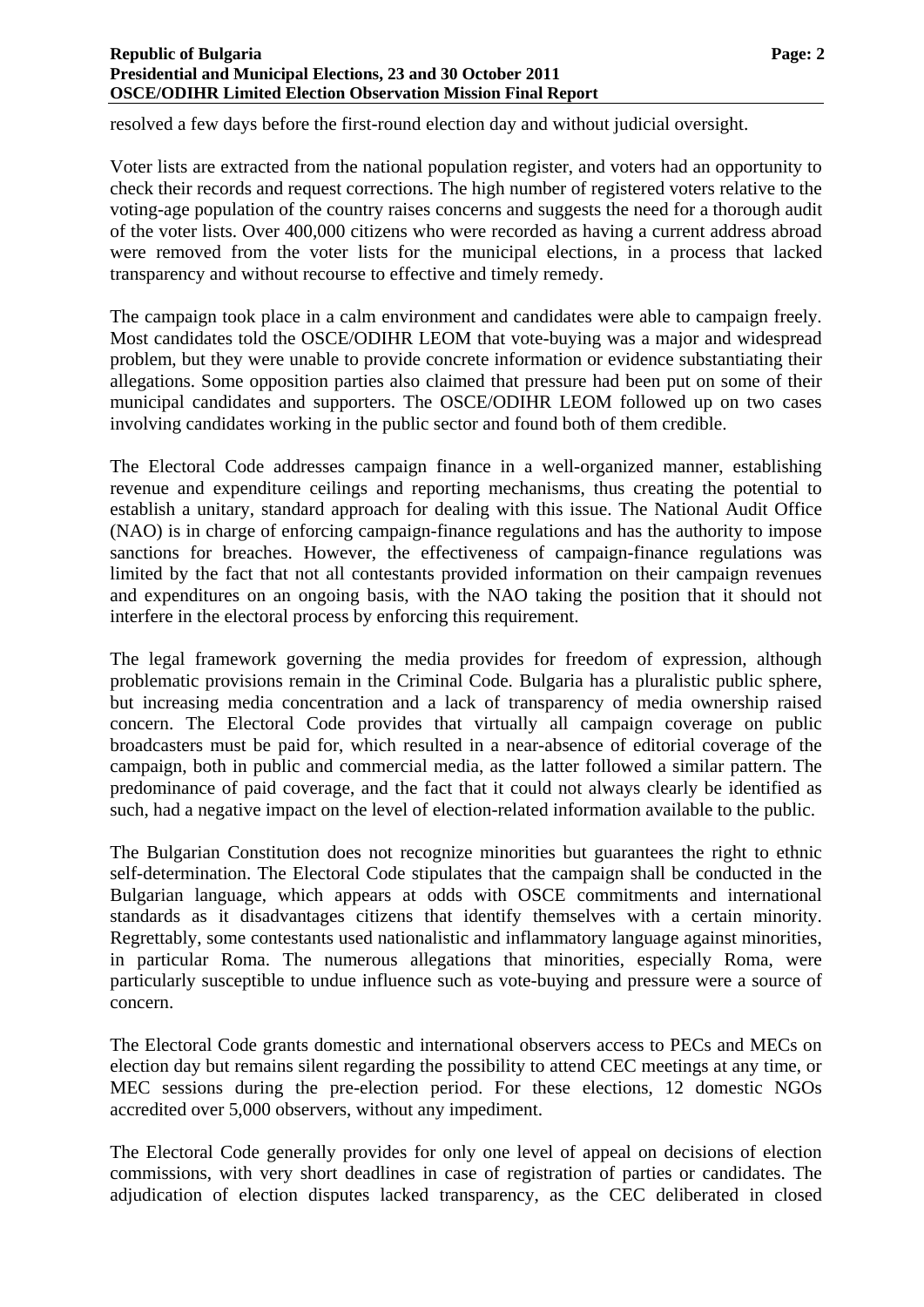#### **Republic of Bulgaria Page: 3 Page: 3 Presidential and Municipal Elections, 23 and 30 October 2011 OSCE/ODIHR Limited Election Observation Mission Final Report**

meetings. The CEC fell behind in processing complaints and appeals, in some cases deciding past the three-day legal deadline. Decisions on complaints were complicated by the fact that election commissions must take all decisions with a two-third majority, which they sometimes could not garner, resulting in a 'refusal' to take a decision. A court decided shortly before the first-round election day that the CEC may not refuse to take decisions on appeals and could decide such cases by simple majority. This ruling created uncertainty among stakeholders, as it appeared to be at odds with the CEC's understanding of the Electoral Code and long-standing practice.

In polling stations visited by the OSCE/ODIHR LEOM, voting in both rounds proceeded in a calm and orderly manner, with PECs generally managing the process professionally and adhering to procedures. However, the first round was characterized by a slow processing of voters and frequent queues, which prompted the CEC to extend voting by one hour. Many stakeholders expressed grievances to the OSCE/ODIHR LEOM about problems encountered in particular during the first-round election day, including organizational flaws, problems with the 'prohibited voter lists', the presence of multiple representatives from the same party in polling stations, ballots printed on paper which made it possible to see the voter's choice, and voters queuing not being allowed to vote. Throughout both election days, there were allegations of vote-buying.

In both rounds, the vote count was carried out in a generally professional, transparent and orderly manner in most polling stations visited by the OSCE/ODIHR LEOM. However, procedures were not always followed, which resulted in problems during the reconciliation of ballots and the completion of results protocols. During the first round, the handover and tabulation process at most MECs visited by the OSCE/ODIHR LEOM was overall professional and efficient, although problems were noted in particular in Sofia, where the process was slow and disorganized and where the presence of unauthorized persons, including members of parliament, was noted. During the second round, the process at MECs appeared much improved.

Challenges to presidential election results could be made to the Constitutional Court, but only by a political party or candidate that participated in the election and only through an institution entitled to address the Constitutional Court. On 16 November, 71 members of parliament from several opposition parties asked the Constitutional Court to invalidate the presidential election. On 14 December, the Constitutional Court unanimously turned down the application. The election results in several municipalities were also challenged in court.

## <span id="page-4-0"></span>**II. INTRODUCTION AND ACKNOWLEDGMENTS**

<span id="page-4-1"></span>Following an invitation from the Permanent Mission of the Republic of Bulgaria to the OSCE and based on the findings and conclusions of a Needs Assessment Mission undertaken from 18 to [2](#page-2-1)1 July 2011,<sup>2</sup> the OSCE Office for Democratic Institutions and Human Rights (OSCE/ODIHR) on 28 September deployed a Limited Election Observation Mission (LEOM) for the 23 October presidential and municipal elections. The mission remained in the country to follow the second round contests on 30 October. The OSCE/ODIHR LEOM was headed by Vadim Zhdanovich and consisted of 11 experts based in Sofia and 10 long-term observers (LTOs) who were deployed around the country. Mission members were drawn from 15 OSCE

 $\frac{1}{2}$  All referenced OSCE/ODIHR reports on Bulgaria can be found at: [http://www.osce.org/odihr/elections/bulgaria.](http://www.osce.org/odihr/elections/bulgaria)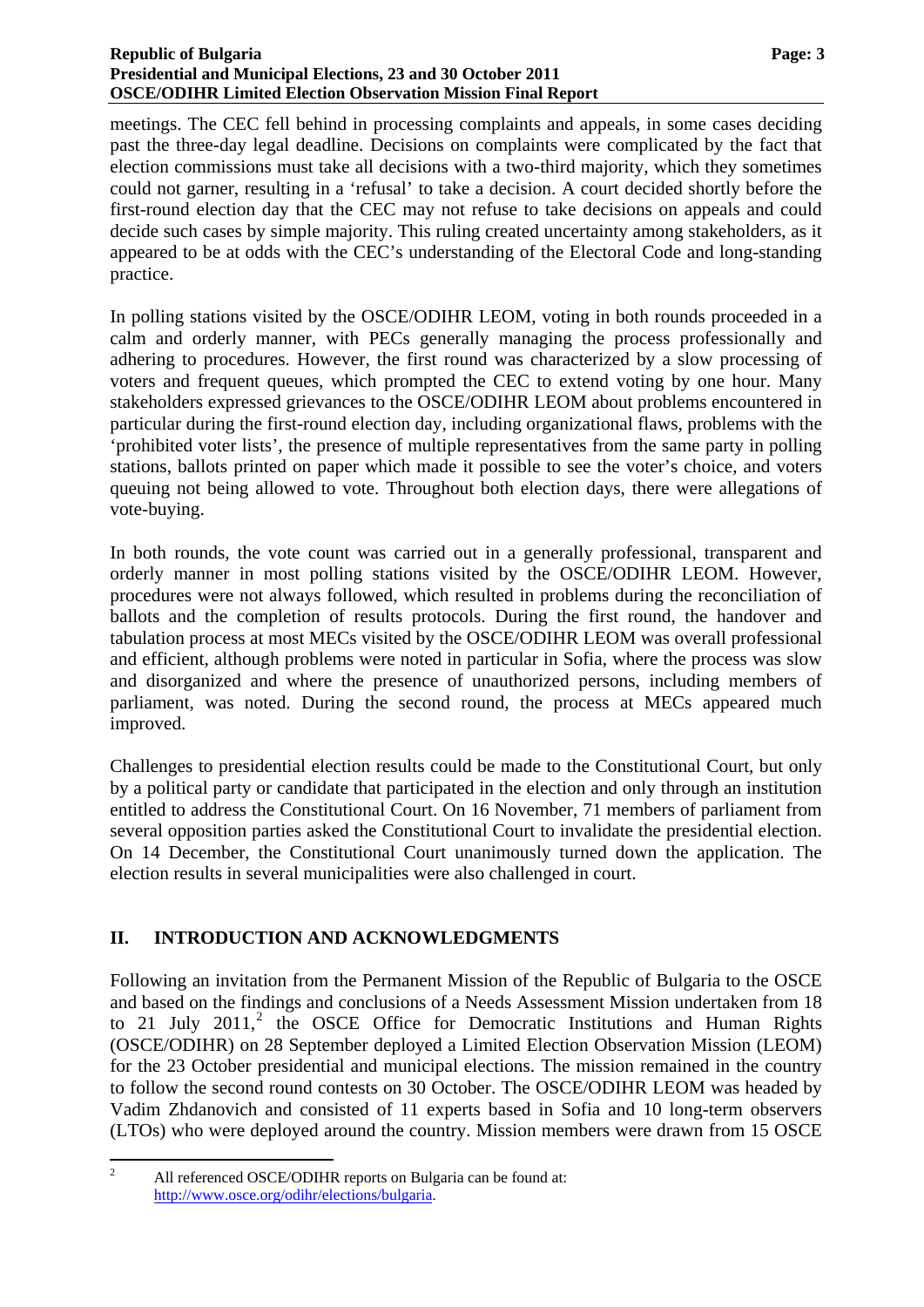#### **Republic of Bulgaria Page: 4 Page: 4 Page: 4 Page: 4 Page: 4 Presidential and Municipal Elections, 23 and 30 October 2011 OSCE/ODIHR Limited Election Observation Mission Final Report**

participating States. In line with the OSCE/ODIHR's standard methodology for election observation without short-term observers, the mission did not carry out comprehensive or systematic observation of election-day proceedings, but mission members visited a limited number of polling stations and Municipal Election Commissions (MECs) in several municipalities during both rounds of voting.

The OSCE/ODIHR LEOM assessed compliance of the election process with OSCE commitments and other international standards for democratic elections, as well as domestic legislation. This final report follows two Statements of Preliminary Findings and Conclusions, which were released on 24 and 31 October 2011, respectively.

The OSCE/ODIHR LEOM wishes to thank the authorities of the Republic of Bulgaria for the invitation to observe the elections, and the Ministry of Foreign Affairs, the Central Election Commission (CEC), local authorities, as well as political parties, candidates and civil society organizations for their co-operation. The mission also wishes to express appreciation to diplomatic representations of OSCE participating States and international organizations in Bulgaria for their co-operation throughout the course of the mission.

## <span id="page-5-0"></span>**III. POLITICAL CONTEXT**

On 15 July 2011, the Bulgarian parliament set the date of the presidential election for 23 October. President Georgi Parvanov subsequently issued a decree calling municipal elections for the same day, in line with the transitional provisions of the Electoral Code that provide for simultaneous presidential and municipal elections. The elections were held at the end of the second and final term of the incumbent president and of the four-year mandate of local governments. This was the first time since October 1991 that two elections were held simultaneously.

The last national elections held were the 2009 parliamentary elections. At that time, the OSCE/ODIHR and the Parliamentary Assembly of the Council of Europe (PACE) concluded that they were "generally in accordance with OSCE commitments and Council of Europe standards; however, further efforts are necessary to ensure the integrity of the election process and increase public confidence."

The Citizens for European Development of Bulgaria (*GERB*) won the 2009 parliamentary elections with 39.7 per cent of the vote and obtained 116 of 240 seats in the parliament. The Coalition for Bulgaria, led by the Bulgarian Socialist Party (*BSP*), won 17.7 per cent and 40 seats, ahead of the Movement for Rights and Freedoms (*DPS*) with 14.5 per cent and 38 seats. The *Ataka* party won 21 seats. The Blue Coalition formed around the Union of Democratic Forces (*SDS*) and Democrats for a Strong Bulgaria (*DSB*) with 15 seats and the Order, Law and Justice (*RZS*) party received 10 seats. Following these elections, GERB formed a minority government headed by its leader, Boyko Borisov.

In the last presidential election in 2006, President Parvanov was re-elected in the second round, with 74.9 per cent of the vote, against 24.1 per cent for the leader of *Ataka*, Volen Siderov. At that time, the OSCE/ODIHR concluded that this election "confirmed the credibility of the election process in Bulgaria" but also "identified a number of areas where the electoral process could be further strengthened." The 2007 municipal elections were not observed by the OSCE/ODIHR.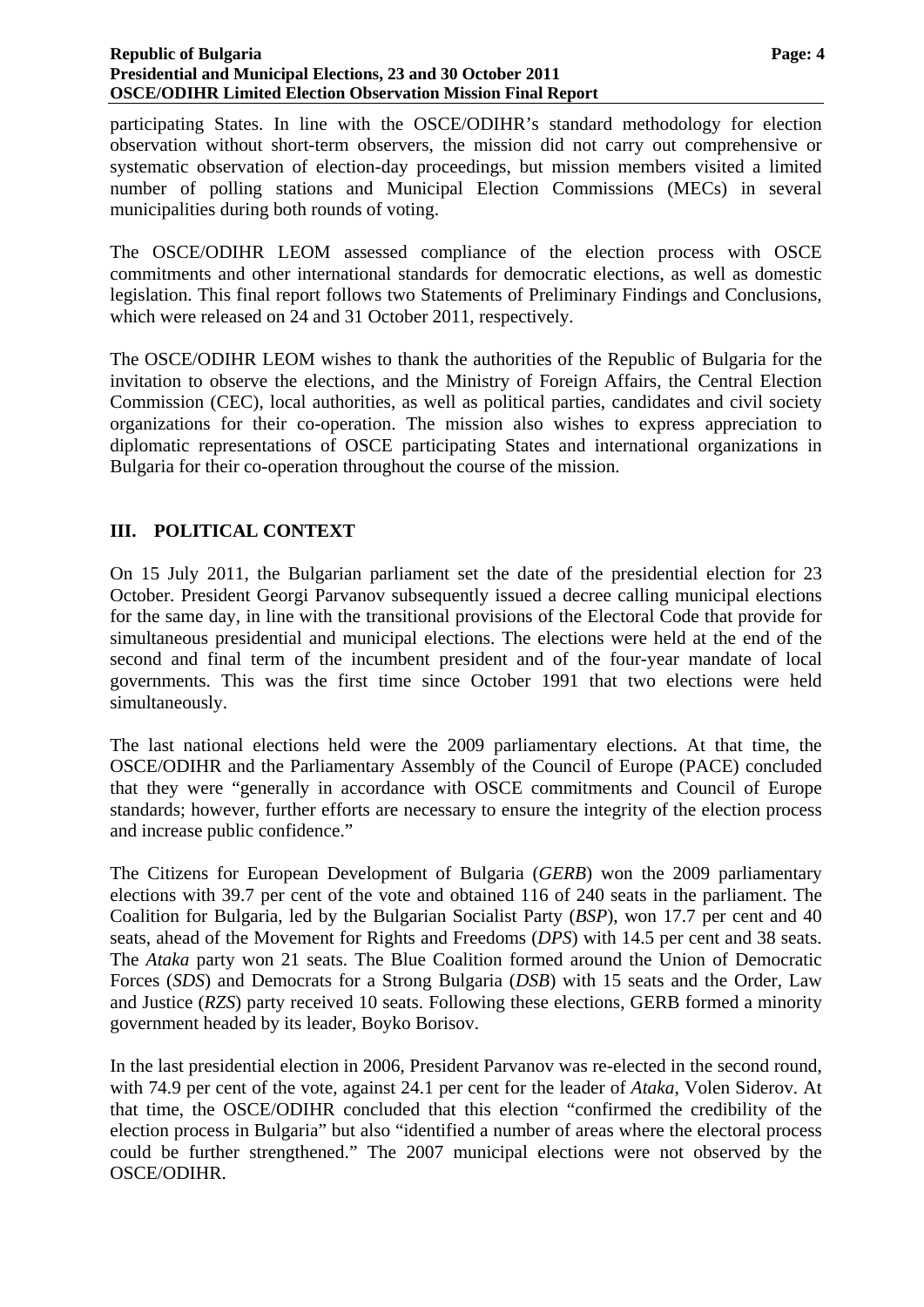## <span id="page-6-0"></span>**IV. LEGAL FRAMEWORK AND ELECTION SYSTEM**

The legal framework for elections includes the Constitution, as interpreted by decisions of the Constitutional Court, the Electoral Code, the Law on Political Parties, the Criminal Code, the Administrative Procedure Code, and the Law on Meetings, Rallies and Manifestations. A new Electoral Code, which was adopted in January 2011, consolidated the laws for different types of elections. In their Joint Opinion on the Electoral Code, the OSCE/ODIHR and the Council of Europe's Venice Commission concluded that it provides a sound legal basis for the conduct of democratic elections, but also noted that there is room for improvement.<sup>[3](#page-4-1)</sup>

Equal rights and non-discrimination are guaranteed by the Constitution. Bulgaria is also party to the Convention on the Elimination of All Forms of Discrimination against Women and has committed "to encourage and promote equal opportunity for full participation by women in all aspects of political life, in decision-making processes, and in international co-operation in general."<sup>[4](#page-6-1)</sup>

In an effort to combat vote-buying, the Criminal Code was amended in 2009 to increase the penalties for buying, selling or organizing the buying or selling of votes. Despite these amendments, most prosecutions result in probation or a community service sentence.<sup>[5](#page-6-2)</sup> The prosecutor general has publicly expressed concerns about not having sufficient legal tools to investigate and prosecute vote-buying.<sup>[6](#page-6-3)</sup> This issue involves important public policy considerations that require weighing the need to prosecute crimes that threaten the political order against the potential danger of too much intrusion by the police into the political process. The pervasive allegations of vote-buying and the effect that this practice has in undermining public confidence in the election process should tip the balance in favor of providing more tools to prosecutors and police to investigate such crimes. To be an effective deterrent, penalties for such violations should be commensurate with the seriousness of the crime committed.

<span id="page-6-4"></span>Provisions to combat vote-buying were also added to the Electoral Code. The authorities conducted public-information campaigns against vote-buying, and contestants were obliged by law to include warnings that buying and selling votes is a criminal offence in all campaign materials.

The Constitution provides for the president to be elected directly. The candidate who receives more than half of the valid votes cast is elected, provided that more than half of all registered voters have turned out. Otherwise, a second round is to be held one week later between the two candidates who received the highest number of votes. The Constitution and Electoral Code require that presidential and vice-presidential candidates have been permanently residing in

 $\frac{1}{3}$  See OSCE/ODIHR and Venice Commission Joint Opinion on the Electoral Code of Bulgaria at:  $\frac{\text{http://www.osce.org/odih/80841}}{\text{See also the Department of the Me.}}$ 

<span id="page-6-1"></span>See also the Document of the Moscow Meeting of the Conference on the Human Dimension of the CSCE, 1991, paragraphs 40-40.13.

<span id="page-6-2"></span>According to information from the prosecutor general's office, three individuals pled guilty to vote-buying prior to the first round of these elections, and all three were sentenced to probation and community service. Fifty-three complaints of vote-buying were in pre-trial procedure as of 2 November.

<span id="page-6-3"></span>Under the Criminal Procedure Code, police are not permitted to use "special intelligence methods" to investigate vote-buying.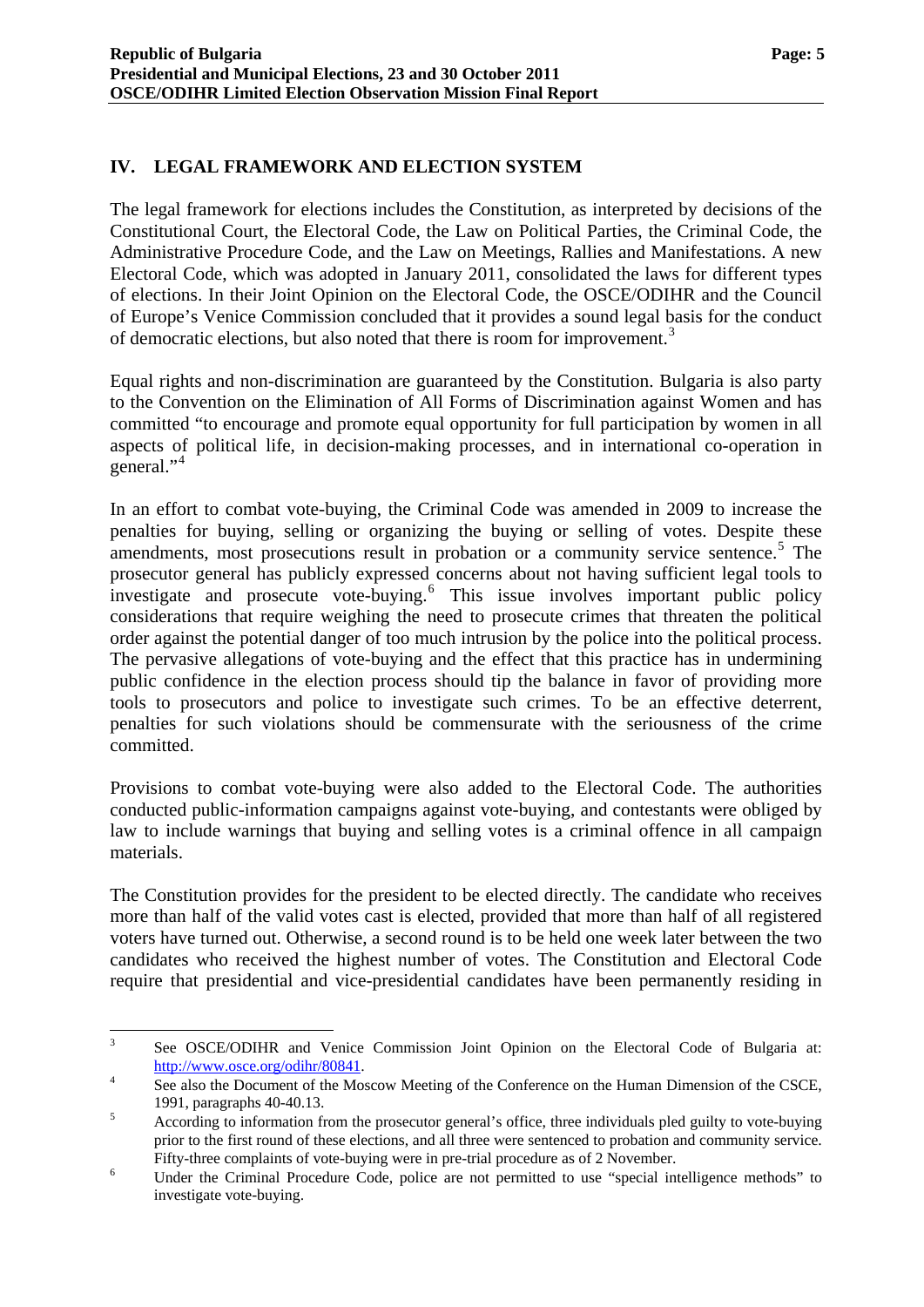#### **Republic of Bulgaria Page: 6 Page: 6 Page: 6 Page: 6 Page: 6 Page: 6 Page: 6 Page: 6 Page: 6 Page: 6 Page: 6 Page: 6 Page: 6 Page: 6 Page: 6 Page: 6 Page: 6 Page: 6 Page: 6 Page: 7 Presidential and Municipal Elections, 23 and 30 October 2011 OSCE/ODIHR Limited Election Observation Mission Final Report**

Bulgaria for the five years preceding the election.<sup>[7](#page-6-4)</sup> However, it was impossible for the CEC to verify compliance with this requirement. The lack of clarity on this issue created an unnecessary degree of uncertainty related to the qualifications of the candidates and left open the possibility of challenges against the validity of the election results on the basis of the residency requirement.

Mayors of municipalities and of settlements with more than 350 residents are also directly elected, with a second round if no candidate receives more than half of valid votes cast. Mayors of smaller settlements and of city districts (which exist in the three biggest cities, Sofia, Plovdiv and Varna) are elected by municipal councils, which in turn are elected under a proportional-representation system without a legal threshold. European Union nationals who are permanent residents have the right to vote in municipal elections and may run for municipal councilor, but not for mayor.<sup>[8](#page-7-1)</sup>

The Joint Opinion had previously raised concerns about the restrictions on voting rights for people serving a prison term, regardless of the severity of the crime committed. It also expressed concern about the lack of voting rights in local elections for foreign residents from non-EU countries. The Joint Opinion also highlighted the apparent conflict between the disqualification of people holding dual citizenship as candidates for any type of election and Article 3 of the First Protocol of the European Convention on Human Rights.<sup>[10](#page-7-3)</sup> These issues remain to be addressed.

## <span id="page-7-0"></span>**V. ELECTION ADMINISTRATION**

The 2011 presidential and municipal elections were administered by a three-tiered election administration consisting of the CEC, 264 MECs and some 11,968 Precinct Election Commissions (PECs), of which 161 were abroad.<sup>[11](#page-7-4)</sup> According to the Electoral Code, state and municipal executive and administrative bodies share responsibilities with the CEC for the conduct of elections. $^{12}$  $^{12}$  $^{12}$ 

<sup>—&</sup>lt;br>7 Article 93(2) of the Constitution of the Republic of Bulgaria and Article 4(2) of the Electoral Code. The Constitutional Court in its Decision 3 of 8 February 2001 interpreted the five-year residency requirement to mean that the candidate must have resided in the country for at least 183 days per year for the 5 years preceding the election. Some contestants publicly questioned whether one of the candidates had met that requirement.

<span id="page-7-1"></span>European Council Directive 94/80/EC of 19 December 1994 guarantees EU citizens the right to vote and be elected in municipal elections outside of their home state, on the same terms as nationals of the state where the elections take place, except that a state may provide that only its own nationals be allowed to hold the position of mayor.

<span id="page-7-2"></span>The European Court of Human Rights in the case *Hirst v United Kingdom* (Application no. 74025/01, 6.10.2005) ruled that the blanket prohibition on voting by sentenced prisoners was disproportionate and

<span id="page-7-6"></span><span id="page-7-3"></span>incompatible with the right to participate in elections.<br><sup>10</sup> "The High Contracting Parties undertake to hold free elections at reasonable intervals by secret ballot, under conditions which will ensure the free expression of the opinion of the people in the choice of the legislature." This provision is also at odds with Article 17.1 of the European Convention on Nationality and the evolving jurisprudence of the European Court of Human Rights on matters of dual citizenship. In its judgment in the case *Tanase v. Moldova* (application no. 7/08, 27 April 2010), the European Court of Human Rights considered that the exclusion of citizens holding dual citizenship from eligibility to vote and to be elected is a disproportionate measure and, thus, contrary to Article 3 of the First Protocol of the

<span id="page-7-5"></span><span id="page-7-4"></span>

European Convention on Human Rights.<br>
11 PECs are referred to as Section Election Commissions in the Electoral Code.<br>
12 These include the Ministry of Foreign Affairs, Ministry of Interior, Ministry of Regional Development Public Works, mayors and municipal administrations.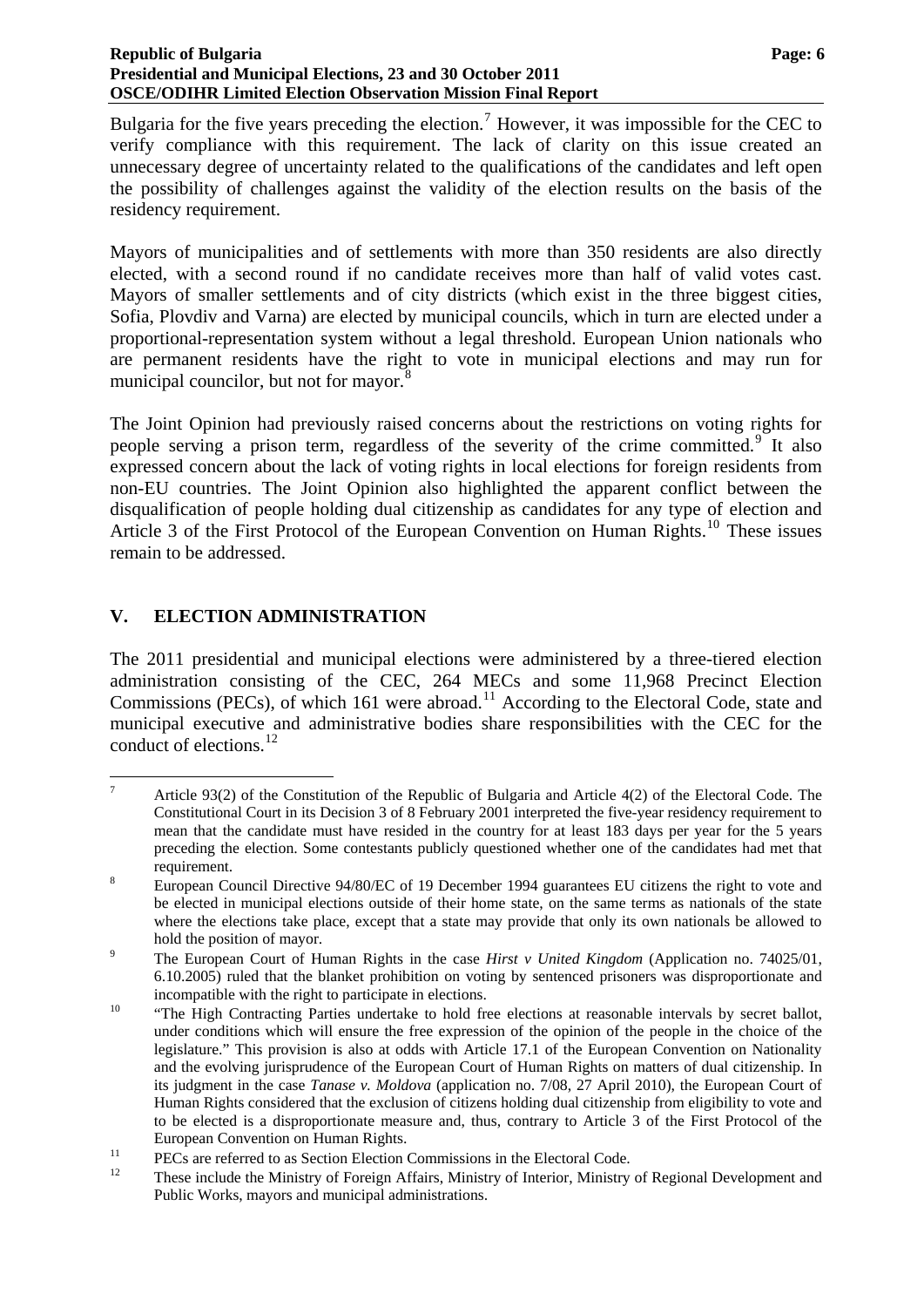Under the Electoral Code, the CEC is now responsible for administering all types of elections and is serving a five-year term.<sup>[13](#page-7-6)</sup> However, it is only active whenever elections are taking place. Nonetheless, establishing a CEC with a five-year term is a step forward, in line with a long-standing OSCE/ODIHR recommendation. Members of the CEC expressed the opinion to the OSCE/ODIHR LEOM that many of the CEC's problems were caused or exacerbated by the fact it is not a truly permanent body and does not have its own permanent staff or an independent budget.

The current CEC was appointed on 28 April 2011. It consists of 21 members,  $^{14}$  $^{14}$  $^{14}$  appointed by the president upon nominations from political parties and coalitions which have a parliamentary group in the Bulgarian parliament or are represented in the European Parliament.<sup>[15](#page-8-1)</sup> The CEC composition is to reflect the strength of the respective parties and coalitions in the parliament. No party or coalition may have a majority, and the chairperson and the secretary cannot be from the same party or coalition.

MEC and PEC members are appointed by the CEC and MECs, respectively, upon nominations from mayors submitted following consultation with the parliamentary parties and coalitions. The same criteria as for the CEC apply with regard to the political balance. Some independent candidates as well as new or small parties expressed their dissatisfaction over not being represented in election commissions. Several OSCE/ODIHR LEOM interlocutors expressed concern about perceived commission bias, based on the fact that opposition parties were rarely represented in leadership positions of the commissions. The OSCE/ODIHR LEOM was informed of two appeals lodged to the Supreme Administrative Court challenging the non-participation of opposition parties in the leadership of MECs.<sup>[16](#page-8-2)</sup> Both appeals were dismissed, with the court stating that the Electoral Code does not guarantee such participation. The OSCE/ODIHR and Venice Commission Joint Opinion recommended that "opposition parties be included in these leadership positions at all levels of the election administration" in order to "dismiss perceptions of possible bias".<sup>[17](#page-8-3)</sup>

In the context of simultaneous presidential and municipal elections, the number of MEC members was increased and varied from 15 to 41 (in Sofia).<sup>[18](#page-8-4)</sup> The OSCE/ODIHR LEOM was told by the Sofia MEC that its large membership negatively impacted the organization of its work and decision-making process. The composition of MECs was gender-balanced, overall, and included members with legal background, which is recommended in the law.

CEC and MEC sessions were generally closed to the public.<sup>[19](#page-8-5)</sup> The Electoral Code does not entitle observers and authorized representatives of political parties, coalitions or nomination committees to attend CEC meetings; MEC sessions during the pre-election period are open to authorized representatives of contestants, but the Code remains silent on whether observers can attend MEC sessions. However, OSCE/ODIHR LEOM observers were given special

<span id="page-8-6"></span><sup>13</sup> Previously, a separate CEC for each type of election was established although, in practice, membership often overlapped.<br>
Of the 21 current CEC members, 13 are women and 19 have a legal background.<br>
<sup>15</sup>

<span id="page-8-0"></span>

<span id="page-8-1"></span>Parties and coalitions which do not have a parliamentary group but are represented in the European Parliament are entitled to nominate one CEC member.<br>
In Dryanovo and Plovdiv municipalities.

<span id="page-8-2"></span>

<span id="page-8-3"></span> $17$  OSCE/ODIHR and Venice Commission Joint Opinion on the Electoral Code of Bulgaria, paragraph 28.

<span id="page-8-4"></span><sup>&</sup>lt;sup>18</sup> The number of MEC members depends on the number of polling stations in a municipality.

<span id="page-8-5"></span><sup>19</sup> The Venice Commission Code of Good Practice in Electoral Matters states that "meetings of the central election commission should be open to everyone", CDL-AD (2002) 23 rev., p. 28.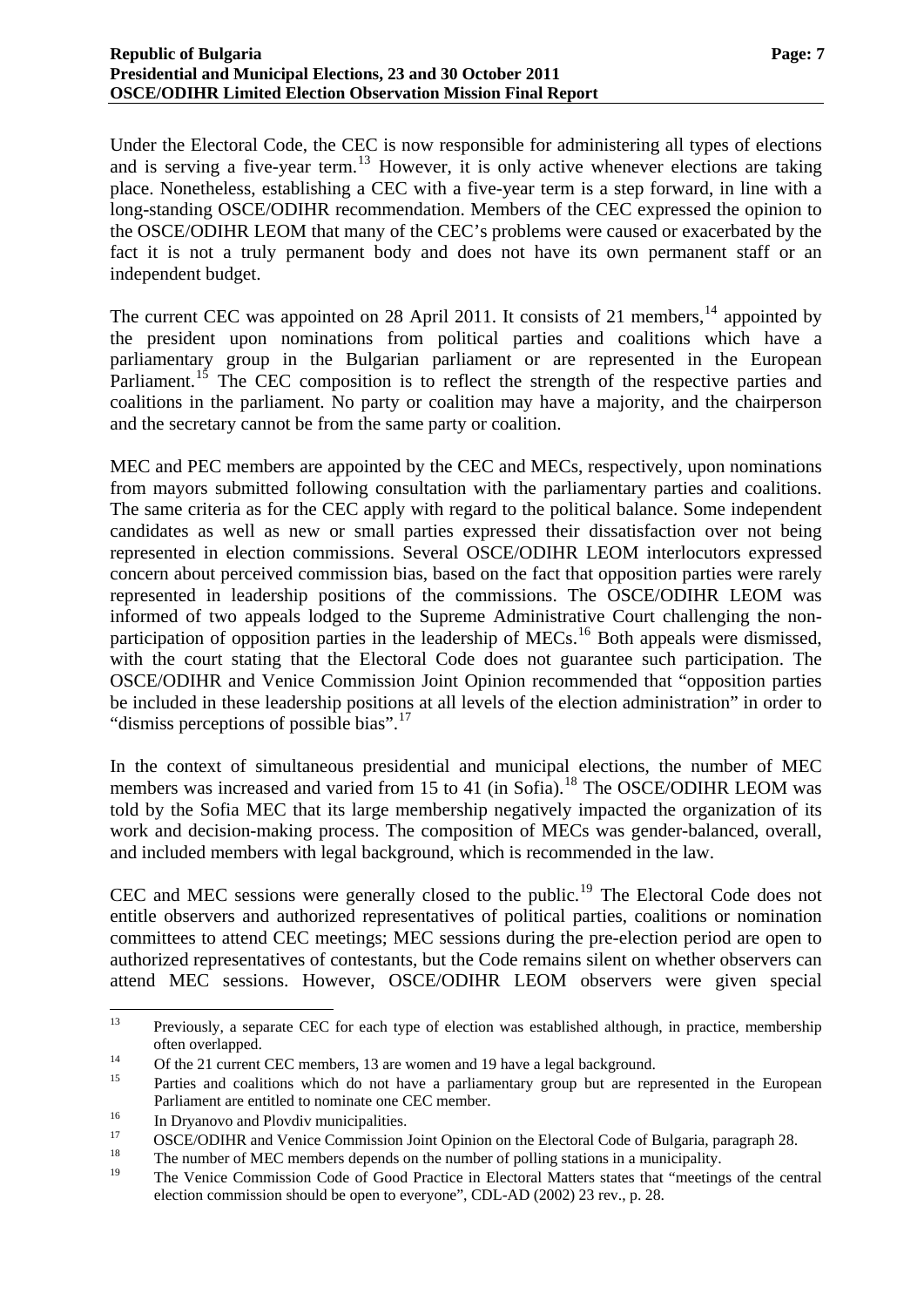permission to attend CEC and MEC sessions and to receive any information and document they requested, with a few exceptions. $^{20}$  $^{20}$  $^{20}$ 

Election commissions at all levels must take all decisions by a majority of two-thirds of the members present. Decisions that achieve the required majority are issued in writing and, in the case of the CEC, posted on its website on the same day. MECs are required to post their decisions in an "accessible place" within the MEC building for at least three days. The CEC also took so-called 'protocol decisions', which were not published; the CEC told the OSCE/ODIHR LEOM that these decisions were related to organizational or procedural matters and had no impact on the rights and duties of voters or on the electoral process. A domestic non-governmental organization (NGO), the Institute for Public Environment Development (IPED), requested access to the CEC's minutes. This was denied without the CEC's taking a formal decision on the request. IPED filed a case with the Sofia Administrative Court on 14 October, based on the Law on Access to Public Information, in order to gain access to the minutes of the CEC's meetings. The case was still pending when this report was finalized.

The CEC and MECs were generally well-organized and met legal deadlines related to the administration of the elections. Some MECs reported either a lack of funds or a lack of basic materials.<sup>[21](#page-9-0)</sup> The adoption of the new Electoral Code a few months ahead of the elections and the conduct of simultaneous elections resulted in additional challenges which had to be addressed in a short timeframe. The CEC recognized that the communication with lower-levels election commissions was not as efficient as it could have been. On the second-round election day, OSCE/ODIHR LEOM observers noted that the PECs in most polling stations visited had not been informed of an important CEC decision relating to ballot validity, which had been adopted two days earlier. $^{22}$  $^{22}$  $^{22}$ 

MECs were trained by the CEC and were tasked, in turn, with training PECs. The OSCE/ODIHR LEOM attended several of the mandatory training sessions at both levels and noted that they were far from uniform,  $23$  varied in quality and were often short in duration. Many OSCE/ODIHR LEOM interlocutors from the election administration expressed concern that due to the persistent problem of high turnover of PEC membership until the last moment, many members would not have been trained. Some MECs decided to conduct a second PEC training between the two rounds.<sup>[24](#page-9-3)</sup> On 28 October, the CEC decided to raise the remuneration of PEC members by 10 Bulgarian *Leva* (BNG) to reduce the turnover in the second round.<sup>[25](#page-9-4)</sup>

Polling stations are established by decision of the mayor, with the decision being subject to appeal before the government-appointed district governor. A polling station is established for a minimum of 30 and up to 1,000 voters.<sup>[26](#page-9-5)</sup> The OSCE/ODIHR LEOM was informed by the Commission for Protection against Discrimination that in the Kyustendil and Pazardzhik municipalities, the mayors had decided to move polling stations serving Roma voters outside their neighborhoods, which raised concern about the impact on these voters. Some

 $20\degree$ <sup>20</sup> MECs in Varna, Dobrich and Shumen refused to give OSCE/ODIHR LEOM LTOs access to complaints.<br>
<sup>21</sup> In Pazardzhik, Dragoman, Bozhurishte, Ruse and Vidin municipalities.<br>
<sup>22</sup> CEC Decision 1403, dated 28 October, stati

<span id="page-9-6"></span><span id="page-9-1"></span><span id="page-9-0"></span>were not to be considered when deciding on the validity of a ballot.<br><sup>23</sup> Some MECs invited all members of PECs to attend the training, whereas others invited only the

<span id="page-9-2"></span>chairpersons, deputy chairpersons and secretaries.<br><sup>24</sup> The OSCE/ODIHR LEOM was informed that such additional training took place in Plovdiv, Ruse,

<span id="page-9-3"></span>Razgrad, Silistra and Veliko Tarnovo municipalities.<br><sup>25</sup> CEC Decision 1394, referring to the relevant CEC proposal sent to the Minister of Finance.

<span id="page-9-5"></span><span id="page-9-4"></span><sup>&</sup>lt;sup>26</sup> In health care facilities and social institutions, the minimum number of voters is reduced to 20.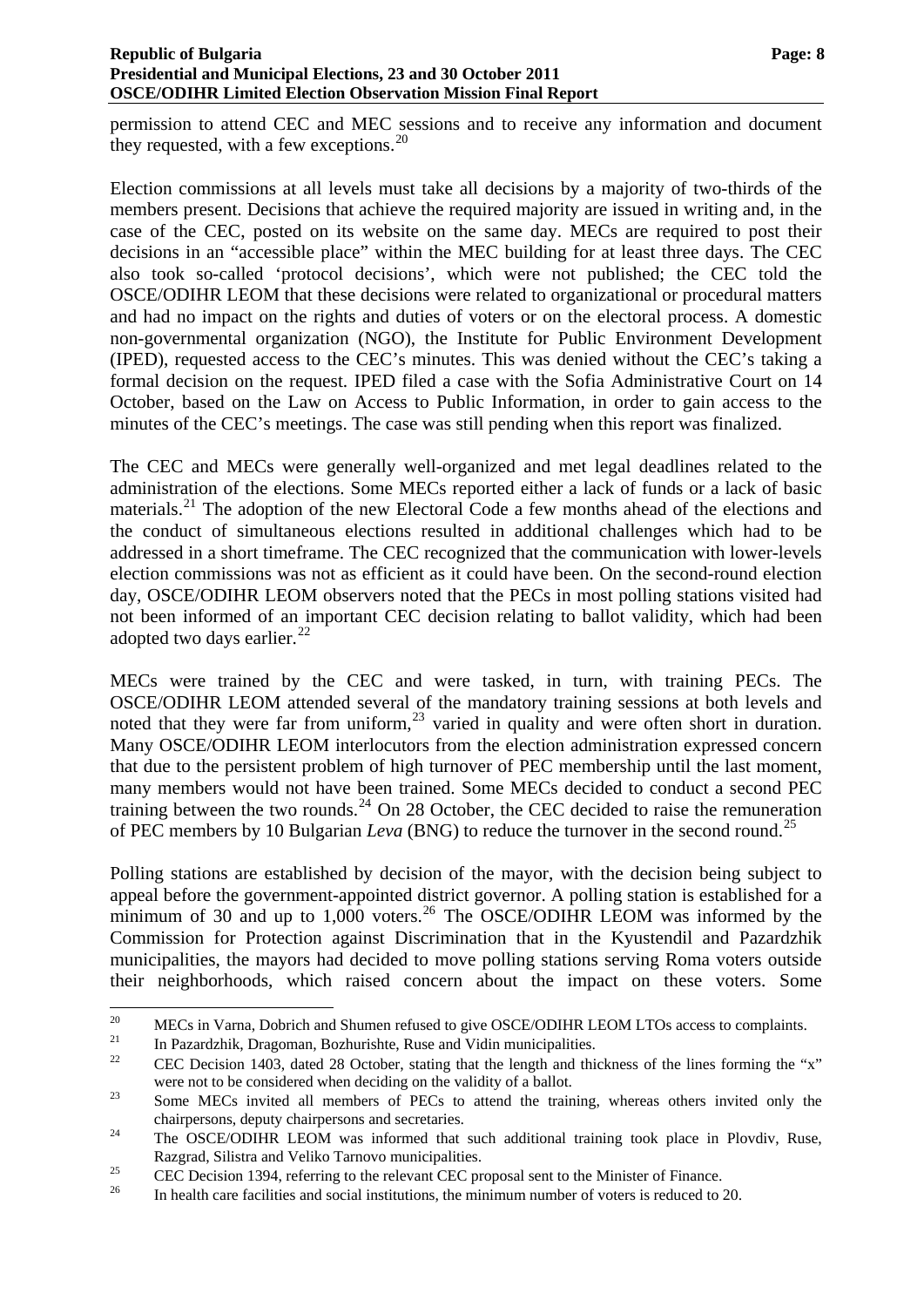#### **Republic of Bulgaria** Page: 9 **Page: 9 Page: 9 Page: 9 Page: 9 Presidential and Municipal Elections, 23 and 30 October 2011 OSCE/ODIHR Limited Election Observation Mission Final Report**

interlocutors also alleged that some mayors may have chosen the location and determined the number of voters in individual polling stations based on partisan considerations.

According to the Electoral Code, a polling station is to be established for disabled voters on the ground floor of any polling site where polling stations are located on upper floors. However, many polling stations visited by the OSCE/ODIHR LEOM did not have ramps or other facilities for wheelchairs.

The Electoral Code provides for mobile voting if at least 10 voters with permanent disabilities that prevent them from exercising their voting right have requested it.<sup>[27](#page-9-6)</sup> Mobile voting was conducted by 97 special PECs in as many municipalities. OSCE/ODIHR LEOM interlocutors explained that this low number was due to the early application deadline for mobile voting and lack of information about the provisions.

The Ministry of Foreign Affairs is responsible for the conduct of out-of-country voting. Voting abroad took place for the presidential election only in 161 polling stations located in 58 countries.[28](#page-10-1) According to the Electoral Code, a polling station is to be established in any diplomatic representation, provided that at least 20 voters have declared their wish to vote there, no later than 25 days before election day. In order to establish a polling station outside such premises, and provided that the receiving State has given consent, at least 100 voters are to have indicated their wish to vote. On election day, any eligible voter abroad can be added to the voter list, upon presentation of an official identity document and a signed declaration that s/he has not already voted and will not vote again. A total of 50,499 and 47,883 citizens voted in the first and second rounds of the presidential election, respectively. The Ministry of Foreign Affairs reported that political parties did not nominate the required number of PEC members and that the ministry had to send some 130 staff to serve as PEC members, mainly to Turkey.

In the last week of September, the CEC launched a voter education campaign consisting of three video clips broadcast on national television and posted on the CEC website. The first two clips provided information related to deadlines and procedures for amending the voter lists and to the facilities offered to disabled voters, including mobile voting. The latter clip was released after the deadline to request mobile voting, which may partly explain the low number of requests received.[29](#page-10-2) The third clip informed voters of election-day procedures. No additional voter education materials was noted at the district or municipal level, from either MECs or NGOs.

## <span id="page-10-4"></span><span id="page-10-0"></span>**VI. REGISTRATION OF CANDIDATES**

For a presidential election, political parties, coalitions and nomination committees must register with the CEC.<sup>[30](#page-10-3)</sup> A deposit of 10,000 BGN and a list of at least 7,000 supporting signatures are required for registration. A voter may sign in support of only one list, and the Civil Registration and Administrative Services Department (GRAO) of the Ministry of

<sup>27</sup> 27 Requests must be received no later than 30 days before election day. For these elections, requests for mobile voting had to be made by 22 September. Mobile voting requests had to be submitted by written

<span id="page-10-1"></span>application, accompanied by a copy of a certificate of disability issued by the Medical Expert Board.<br>For the 2006 presidential election, 144 polling stations were established in 49 countries.

In Silistra, the MEC held a press conference and informed voters about mobile voting, which resulted in

<span id="page-10-3"></span><span id="page-10-2"></span>having enough requests to conduct mobile voting.<br><sup>30</sup> Coalitions are to be composed only of parties registered with the CEC for an election, and nomination committees should consist of at least 21 voters.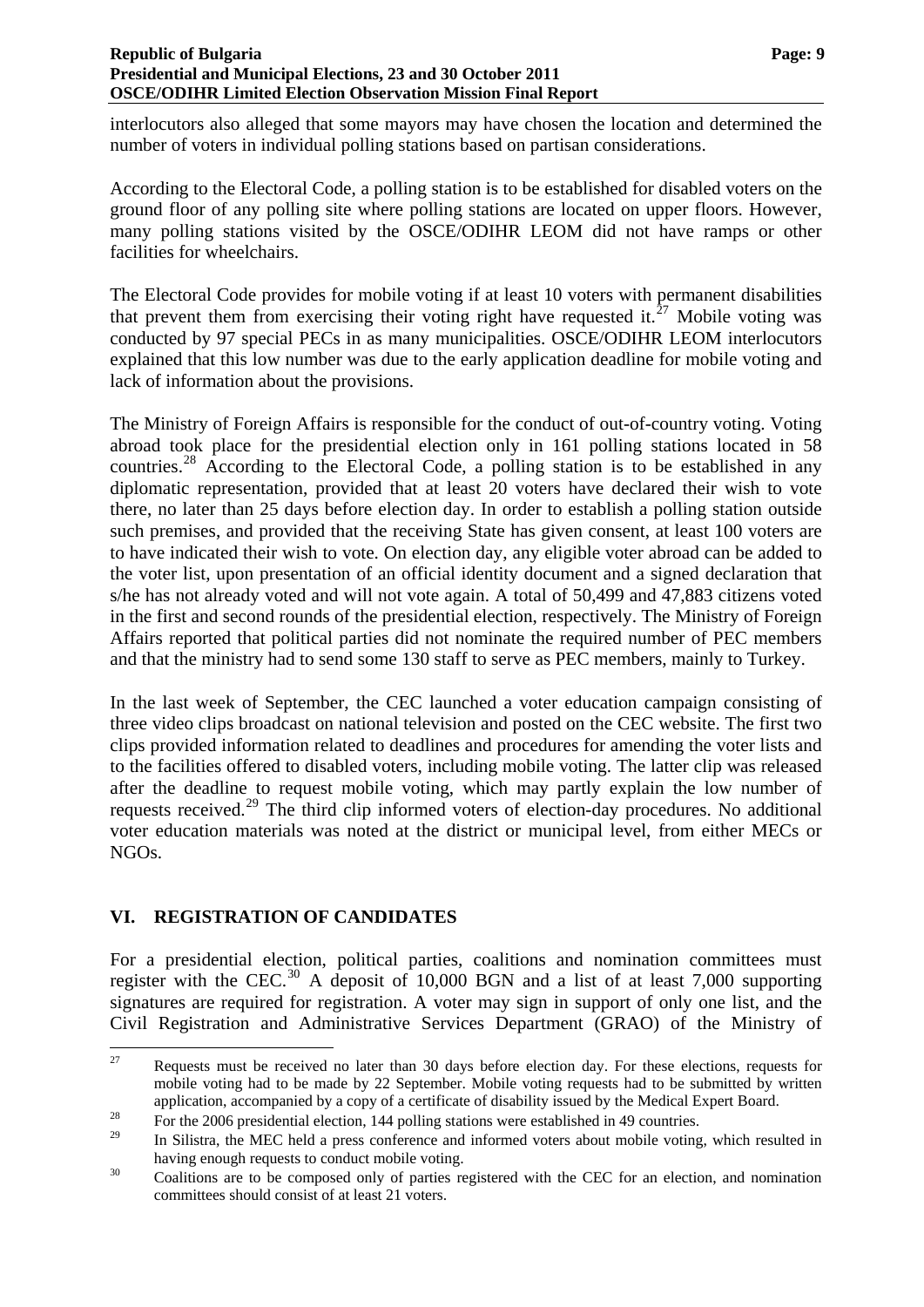#### **Republic of Bulgaria Page: 10 Page: 10 Page: 10 Page: 10 Page: 10 Presidential and Municipal Elections, 23 and 30 October 2011 OSCE/ODIHR Limited Election Observation Mission Final Report**

Regional Development and Public Works is tasked with checking the validity of the signatories' personal data. For this presidential election, the CEC registered 21 parties, 1 coalition and 6 nomination committees. One nomination committee was denied registration on the ground of irregularities in the signature list.<sup>[31](#page-10-4)</sup> Eighteen parties, coalition and committees eventually submitted nominations for their presidential and vice-presidential candidates, all of whom were registered by the CEC, in an inclusive process.

For municipal elections, parties and coalitions must have registered with both the CEC and with MECs of those municipalities where they wished to stand. Local coalitions and nomination committees<sup>[32](#page-11-1)</sup> could also be formed and were registered by the respective MEC. The CEC registered 73 parties and 1 coalition for the municipal elections, whereas MECs registered 506 local coalitions and 683 nomination committees.<sup>[33](#page-11-2)</sup> In total, 51,928 candidates were registered for the municipal elections.<sup>[34](#page-11-3)</sup> The registration of local coalitions led to a number of challenges, sometimes based on technical mistakes in the registration documents; some of these cases were only resolved a few days before election day.<sup>[35](#page-11-4)</sup>

## <span id="page-11-0"></span>**VII. VOTER REGISTRATION**

Although the CEC supervises the conduct of elections, it has virtually no responsibility with regard to the voter lists. Voter lists are extracted from the national population register maintained by GRAO, on the basis of the permanent address of voters. According to the latest census conducted in February 2011, Bulgaria's population is 7,364,570. The numbers of voters registered for the presidential election were 6,873,589 and 6,910,491 for the first and second rounds, respectively. For the municipal elections, the number of voters totaled 6,514,917.

The ratio between the number of inhabitants and the voting-age population raises concern.<sup>[36](#page-11-5)</sup> This unusually high ratio can be partly explained by the fact that citizens remain registered at their permanent address,  $37$  even if they have been residing abroad for many years, unless they have registered a current address abroad.<sup>[38](#page-11-7)</sup> The provision of the Electoral Code stating that citizens who had left Bulgaria more than two months prior to election day should be removed from the voter lists for the presidential election was not implemented.<sup>[39](#page-11-8)</sup>

Voters could check their registration through the Internet, telephone and SMS.<sup>[40](#page-11-9)</sup> Voter lists were also posted for public scrutiny in the vicinity of polling stations.<sup>[41](#page-11-10)</sup> Requests for amending

 $31$  $31$  Nomination committee for Atanas Marinov Yordanov.<br>Consisting of three to seven eligible voters residing in

<span id="page-11-1"></span><sup>32</sup> Consisting of three to seven eligible voters residing in the municipality. The number of required supporting

signatures varies according to the size of the population.<br>Data published by the Bulgarian National Audit Office.

<span id="page-11-3"></span><span id="page-11-2"></span><sup>34</sup> Of these, 1,927 were candidates for mayors of municipalities, 42,107 ran for municipal councilor, and 7,894 for mayor of settlements of more than 350 inhabitants.<br>
See Section XIII, Complaints and Appeals.<br>
According to the congue data 17 non eart of the nonvlation is

<span id="page-11-4"></span>

<span id="page-11-5"></span> $36$  According to the census data, 17 per cent of the population is under 18 years of age.<br>
Children bern abroad are registered at the permanent eddress of their personts in Puls

<span id="page-11-7"></span><span id="page-11-6"></span><sup>&</sup>lt;sup>37</sup> Children born abroad are registered at the permanent address of their parents in Bulgaria.<br><sup>38</sup> In such a case, a citizen present in Bulgaria on election day can be entered in the voter list for the presidential election only.

<span id="page-11-8"></span><sup>&</sup>lt;sup>39</sup> The Ministry of Interior informed the OSCE/ODIHR LEOM that it would not forward this information to GRAO, since it does not have such information about citizens traveling to other EU member states and

<span id="page-11-11"></span><span id="page-11-9"></span>information about citizens traveling to any other country is incomplete.<br>
GRAO reported that 157,878 checks were made by these means.<br>
Forty days before election day.

<span id="page-11-10"></span>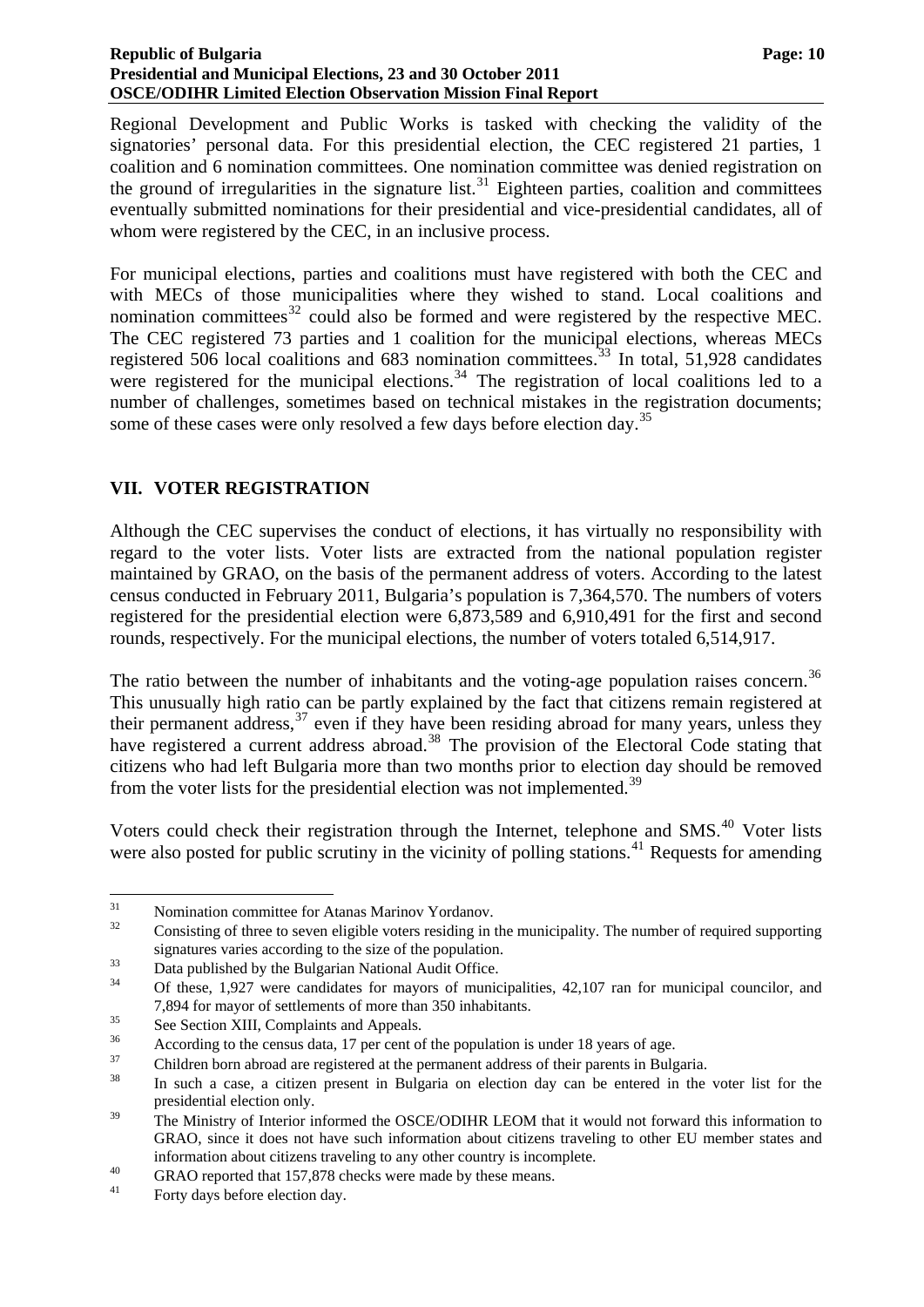voter lists could be made until seven days before election day by written application to the mayor.

Any voter with permanent and current addresses located in different municipalities could request to be registered in the voter list at the current address, no later than 14 days before election day. In order to vote at the location of his or her current address for municipal elections, the voter was to have resided at the current address for at least four months before election day. Some 90,888 voters applied to vote at their current address for the presidential election, and some 94,507 for the municipal elections,  $42$  such applications being valid for both rounds.

According to the Electoral Code, citizens who had a current address abroad during the four months prior to election day were deleted from the voter lists for the municipal elections. According to data provided by GRAO, some 444,749 voters were thus affected. The names of these voters were included in the list of voters who could not be entered on the voter lists on election day (so-called 'prohibited voter lists'). Many cases were reported of such voters claiming they had never registered a current address abroad or they had returned to Bulgaria many years ago. The OSCE/ODIHR LEOM is aware of four candidates for mayor or municipal councilor who were de-registered for the same reason.<sup>[43](#page-12-1)</sup>

Two of the three election-related complaints received by the Ombudsman were filed by voters who were on the 'prohibited voter lists' and not allowed to vote in the first round. On 27 October, the Ombudsman recommended that the CEC adopt rules which would inform the public of the 'prohibited voter lists' and requested the CEC to take a decision to restore, ahead of the second round, the voting right of the voters who were "illegitimately entered on the prohibited voter list". On 28 October, the CEC discussed different ways to enable these voters to vote in the second round, but could not reach the required two-thirds majority to adopt a decision. CEC members argued that in any case, the CEC would not have been able to provide effective remedy given the limited time available, thus depriving voters of their suffrage right.

## <span id="page-12-0"></span>**VIII. CAMPAIGN ENVIRONMENT**

Among the 18 candidates contesting the presidential election were former Minister of Regional Development and Public Works Rosen Plevneliev (*GERB*), former Foreign Minister Ivaylo Kalfin (*BSP*), and former European Commissioner Meglena Kuneva (nomination committee). *Ataka* nominated Volen Siderov, the Blue Coalition fielded former Agriculture Minister Rumen Hristov, and *RZS* its deputy chairperson Atanas Semov. The *DPS* and *DSB* (which for the presidential election did not join the Blue Coalition) did not nominate candidates, although the latter publicly stated their support for Mr. Hristov. The field of presidential and vicepresidential teams and the high number of candidates in the municipal elections provided voters with a broad choice. Two presidential and seven vice-presidential candidates were women. One presidential candidate was an ethnic Turk.

The campaign took place in a calm environment, with respect for fundamental human rights and freedoms. Candidates were able to campaign freely, as acknowledged by most candidates met by the OSCE/ODIHR LEOM. The official campaign period for the first round started on

<span id="page-12-2"></span><span id="page-12-1"></span> $\overline{A2}$  $^{42}$  According to information provided by GRAO on 14 October.<br><sup>43</sup> Py decisions of Sliven and Tundabe MECs, sonfirmed on 10

<sup>43</sup> By decisions of Sliven and Tundzha MECs, confirmed on 19 October by CEC Decisions 1247, 1248, 1253 and 1254.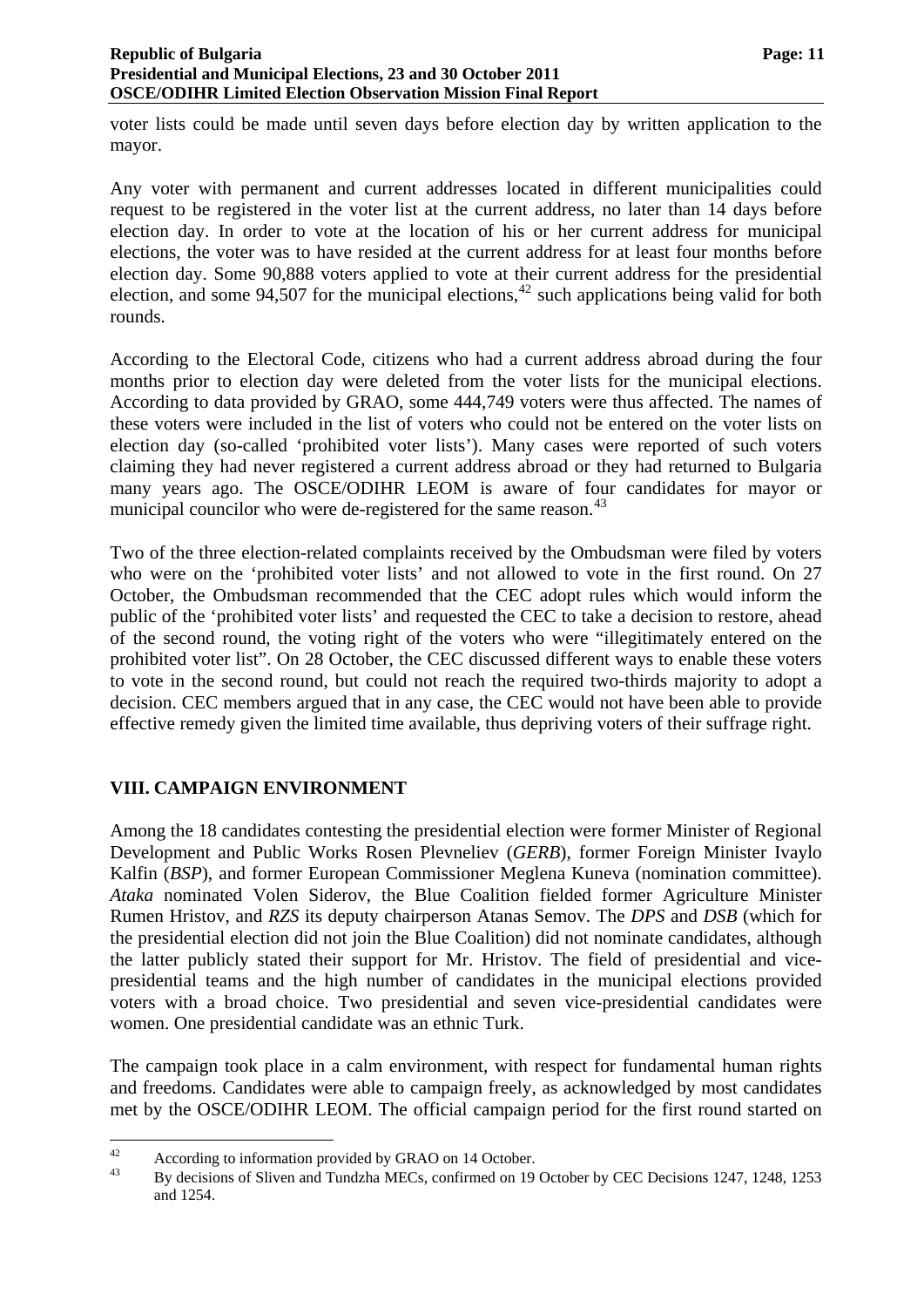#### **Republic of Bulgaria Page: 12 Page: 12 Page: 12 Presidential and Municipal Elections, 23 and 30 October 2011 OSCE/ODIHR Limited Election Observation Mission Final Report**

23 September and ended at midnight on 22 October. For the second round of the presidential election, the official campaign lasted only two days, due to the late official announcement of the first-round results.[44](#page-12-2) Nevertheless, the two presidential candidates contesting the second round, Rosen Plevneliev and Ivaylo Kalfin, resumed campaigning before that announcement.

Candidates and parties campaigned actively during the 29 days of the official first-round campaign, although interlocutors assessed the campaign as restrained compared with previous ones. Campaign activities between the two rounds were generally limited. In most places, the municipal elections appeared to generate more interest than the presidential race, with local party structures placing more emphasis on the local contests. The presidential campaign focused on the economy, infrastructure development, social policy issues, and healthcare reform, while municipal elections focused on specific local issues. Several candidates pointed out to the OSCE/ODIHR LEOM the general absence of verbal attacks among the candidates as a positive development over previous campaigns.

In addition to traditional campaigning means such as posters, billboards, tents and stalls, smallscale meetings and door-to-door canvassing, parties and candidates made increased use of the Internet, including social networks and blogs. Presidential candidates toured the country and held campaign meetings, but few parties and candidates held bigger rallies.

Most candidates and party representatives whom the OSCE/ODIHR LEOM met with said that vote-buying was a major and widespread problem, but were unable to provide concrete information or evidence substantiating their concerns. The Ministry of Interior and the Prosecutor General informed that investigations into a number of suspected cases of votebuying had been opened in connections with both rounds of voting. In Nesebar, three people, including a *GERB* candidate for municipal councilor, were detained on charges of vote-buying between the two rounds. Regardless of the veracity of the allegations of vote-buying, their pervasiveness diminished trust in the fairness of the election process.

Some opposition parties and candidates also claimed that pressure had been put on some of their municipal candidates and supporters.<sup>[45](#page-13-0)</sup> In the case of candidates, such pressure was reportedly already exerted during the registration period, in order to dissuade them from running. These allegations usually referred to threats of job loss or pressure through inspections of businesses owned by candidates or their relatives. The OSCE/ODIHR LEOM followed up on two cases in Sofia district in which public-sector employees were dismissed from their jobs after being nominated as mayoral candidates; both cases were assessed by OSCE/ODIHR observers as credible.

Most candidates and party representatives the OSCE/ODIHR LEOM met with complained that they had to pay for any kind of media coverage and about the high prices for such coverage, noting that this unbalanced the playing field. While several paid debates among presidential and mayoral candidates took place in the media, there were some arguments among candidates about the format of these debates. Several candidates complained to the OSCE/ODIHR LEOM that their adversaries who were considered to be the frontrunners refused to debate with them. The Electoral Code provides for one debate to be broadcast free of charge on public Bulgarian National Television and Bulgarian National Radio before the second round of a presidential

<span id="page-13-1"></span><sup>44</sup> Under the Electoral Code, the official campaign period for the second round of the presidential election starts after the CEC determines the candidates participating in the runoff. There are no such rules for

<span id="page-13-0"></span>municipal runoffs.<br>
Such claims were received from the districts of Dobrich, Gabrovo, Ruse, Sofia, and Stara Zagora.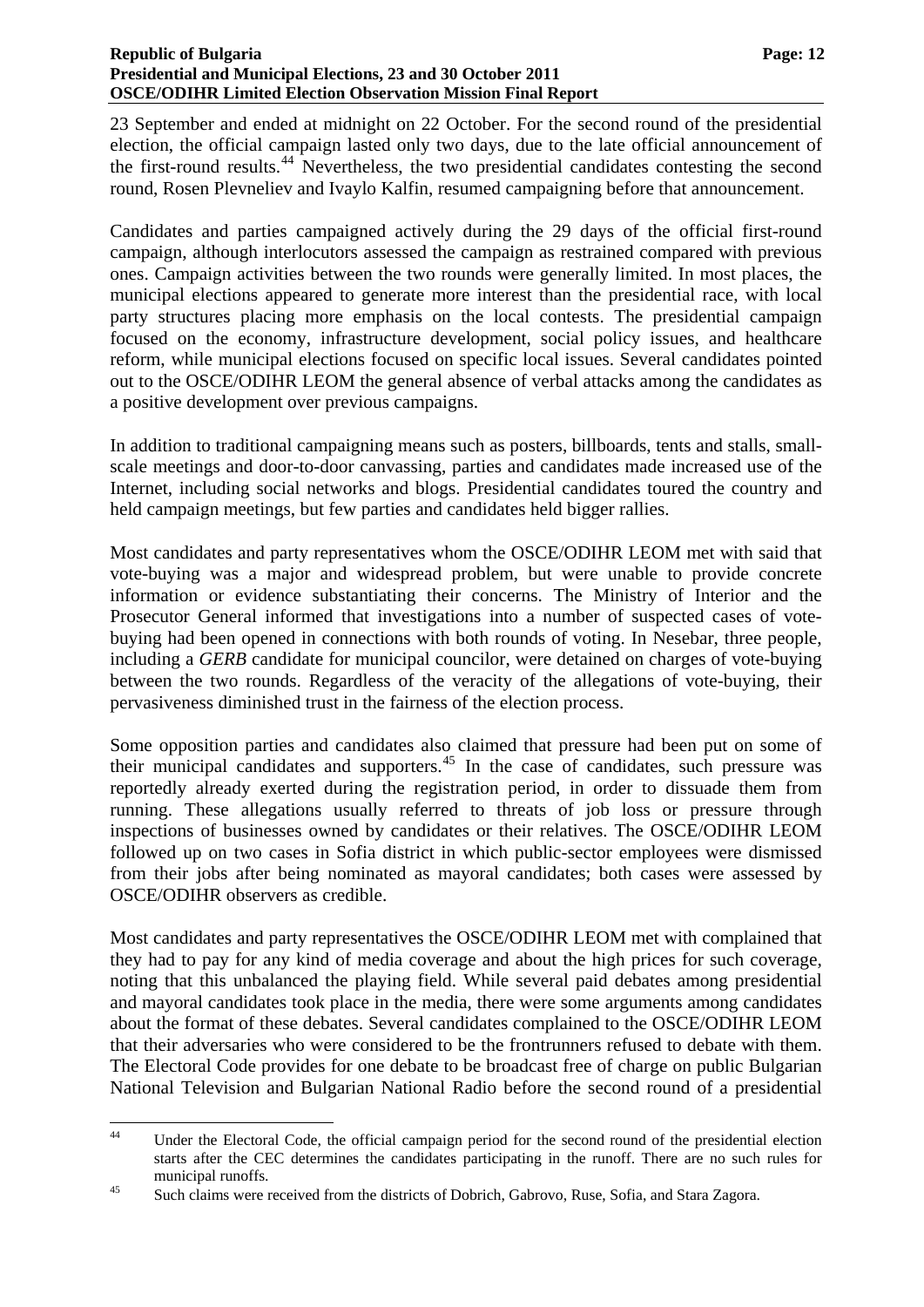election, upon agreement between the candidates. However, such a debate did not materialize as Mr. Plevneliev declined to participate.

The campaign environment was negatively affected by several day-long anti-Roma protests, following the death of a young man in Katunitsa near Plovdiv. Most OSCE/ODIHR LEOM interlocutors opined that some political parties, mainly *Ataka*, had exploited the incident and protests for political ends and that there were attempts to turn what appeared to be a criminal act into an ethnic issue.

## <span id="page-14-0"></span>**IX. CAMPAIGN FINANCING**

The Electoral Code addresses campaign finance in a well-organized manner and uses the same approach for all types of elections. This has the potential to establish a unitary, standard approach in dealing with the complexities of campaign finance and to efficiently identify necessities for improvement.

The Code sets a limit on the amount of individual donations at 10,000 BGN per individual donor per election and bans donations from legal entities. These measures reduce the potential for undue pressure from narrow interest groups and increase accountability. The Code also includes pre- and post-election disclosure requirements. Under the Code, the campaign expenditure ceiling for a presidential election is 2 million BGN, while for municipal campaigns it depends on the size of the respective constituency.

The Code clarifies the authority of the National Audit Office (NAO) to enforce regulations relating to campaign financing, such as to conduct audits of political party incomes and expenditures, to review supporting documentation and to receive information about the transactions effected through the specially designated campaign bank account. Candidates must open such an account within five days of registration and conduct all financial transactions through it. The Code also gives the NAO authority to impose administrative fines for "the breach of the requirements to financing of the election campaign". These fines can range from 5,000 to 10,000 BGN. The NAO told the OSCE/ODIHR LEOM that they would impose administrative sanctions in a cumulative way, with separate sanctions for each breach.

The Code also attempts to address the issue of the use of possibly laundered or otherwise illicitly obtained money in campaign financing. All donations above 1,000 BGN must be accompanied by a statement of their origin. This way, the burden of proof is placed on the donor in case of an investigation. However, there is no especially designated institution that would check the statements of origin and initiate investigations. The NAO informed the OSCE/ODIHR LEOM that it perceives its role only as ensuring that the statements are submitted and subsequently published on the Internet. For this purpose, the NAO maintains a well-structured public register.

In accordance with the Electoral Code, this register must also include continuously disclosed pre-election information of political party donations and the names of parties' contractual partners, such as advertising and PR agencies. This is an important measure if compliance of contestants with the campaign expenditure ceilings is to be assured. However, according to information received from the NAO and political parties, some parties and nomination committees sent this data for publication in the register, while others did not. Such lack of full compliance weakened the potential of this commendable accountability requirement.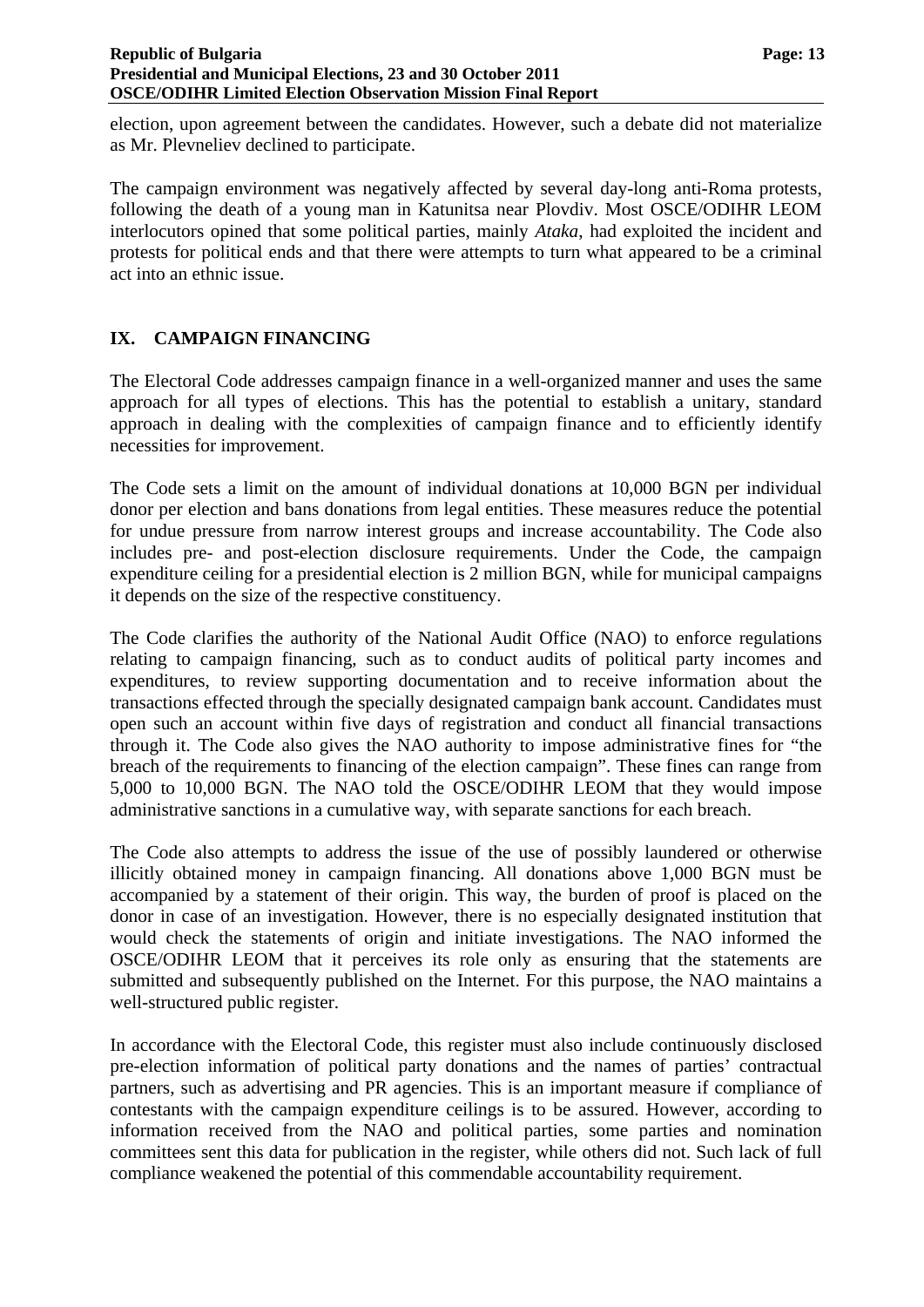#### **Republic of Bulgaria Page: 14 Page: 14 Page: 14 Page: 14 Page: 14 Presidential and Municipal Elections, 23 and 30 October 2011 OSCE/ODIHR Limited Election Observation Mission Final Report**

The NAO told the OSCE/ODIHR LEOM that its role is to publish this data if parties send it but that it should in no other way interfere in this process. The NAO indicated, however, that it might decide to fine parties for failure to send this information if it concluded in a post-election check that despite having received donations, political parties and nominating committees have failed to report them before election day.

The Electoral Code also stipulates that all campaign materials should indicate their "issuer" and that publication and broadcasting of "unsigned items" is prohibited. This is an important provision that contributes to the transparency and accountability of campaign finances and also provides an important input for ascertaining whether candidates comply with the expenditure ceiling. Nonetheless, campaign materials reviewed by the OSCE/ODIHR LEOM did not include such information. The CEC did not appear to have a united opinion on how this norm should be implemented; some CEC members argued that the inclusion of candidates' names and ballot numbers in campaign materials is sufficient and suggestive of who the "issuer" is.

In accordance with the Electoral Code, "all requirements to the financing of election campaigns […] apply where the campaigns are financed by financial resources of a candidate or a member of a nominating committee". This clearly suggests that candidates' own resources are subject to the same limit of 10,000 BNG as any individual donation. However, the NAO informed the OSCE/ODIHR LEOM that the NAO and the CEC had agreed that the limit on individual donations is not applicable to the personal resources of a candidate, since they should not be considered a donation. This allows for a theoretical situation where all 2 million BNG of the permissible presidential campaign spending come from one source – a candidate's own money. Representatives of political parties had a similar understanding on this issue. Such an interpretation undermines the meaningfulness of the cap on individual donations.

The Electoral Code stipulates that the election campaign starts 30 days prior to the election, five days after the deadline for submitting documents for the presidential candidate registration. The Code, however, does not address the situation where some candidates start campaigning early. This is significant if the campaign expenditure ceiling is to be observed. OSCE/ODIHR LEOM interlocutors pointed out instances of ostensible campaigning by some prospective candidates well before the start of the official campaign. However, the CEC did not appear to have a united opinion of how to treat such instances. In addition, the fact that there is no clear definition of what constitutes campaigning in the Electoral Code does not provide CEC with meaningful tools to address this problem and renders the campaign expenditure ceiling less relevant.

## <span id="page-15-0"></span>**X. THE MEDIA**

## <span id="page-15-3"></span><span id="page-15-1"></span>**A. LEGAL FRAMEWORK FOR FREEDOM OF EXPRESSION**

The legal framework governing the media provides for freedom of expression.<sup>[46](#page-13-1)</sup> However, the Criminal Code still criminalizes defamation and provides a higher threshold of protection to public officials within the scope of their duties.<sup>[47](#page-15-2)</sup> Although imprisonment for defamation was abolished in 1999, the Criminal Code provides for high fines and public censure. Furthermore,

 $46$ 46 The legal framework consists of the Constitution, the Radio and Television Law, the Criminal Code, and the Law on Protection against Discrimination. It is supplemented by the Ethical Code of Bulgarian Media. Coverage of the election campaign is regulated by the Electoral Code.<br>Criminal Code, Article 148.

<span id="page-15-2"></span>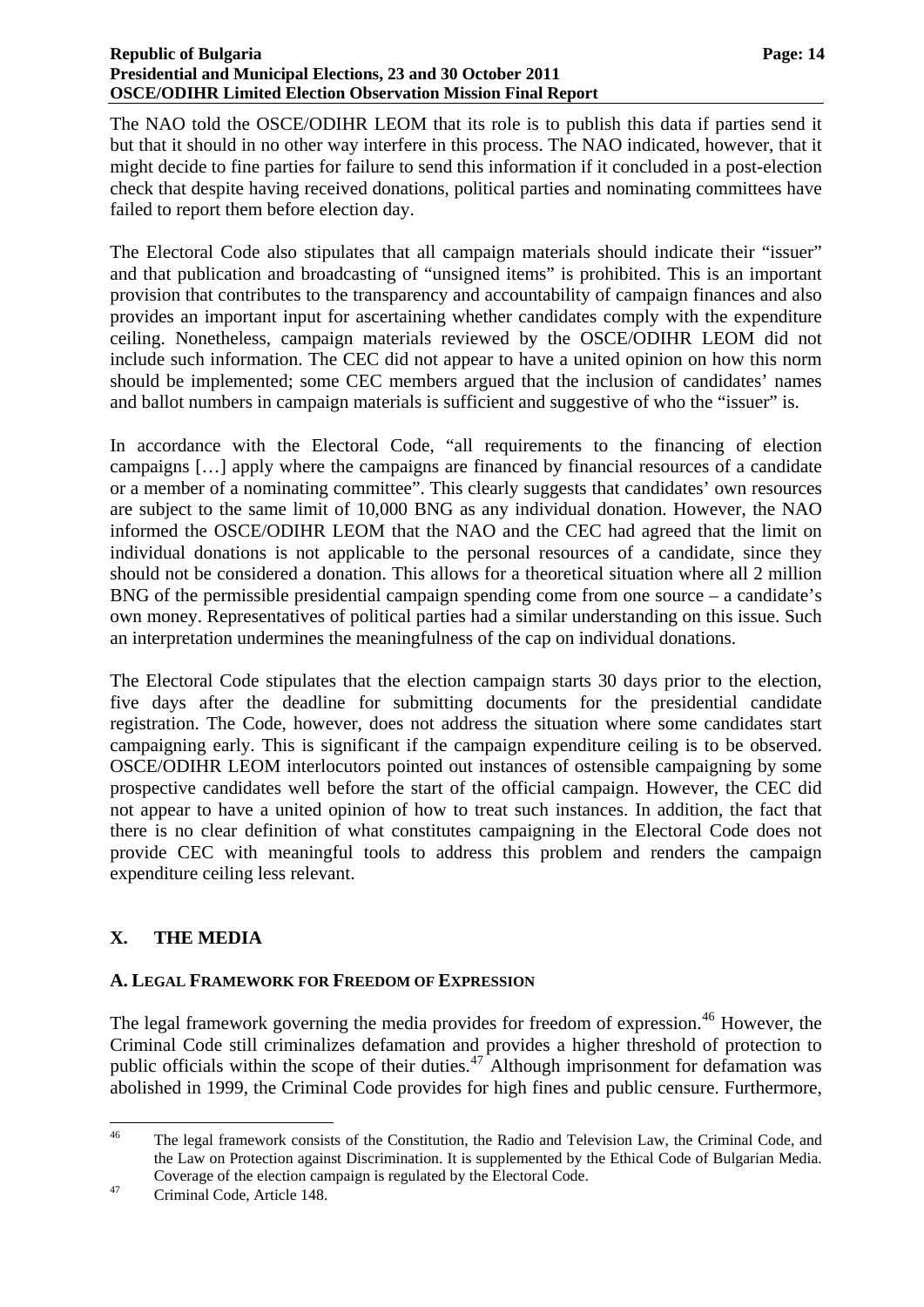#### **Republic of Bulgaria Page: 15 Page: 15 Presidential and Municipal Elections, 23 and 30 October 2011 OSCE/ODIHR Limited Election Observation Mission Final Report**

the OSCE Representative on Freedom of the Media expressed serious concern regarding amendments to the Criminal Code adopted by parliament in April  $2011<sup>48</sup>$  $2011<sup>48</sup>$  $2011<sup>48</sup>$  The legislator argued that the amendments were carried out in accordance with Article 3 of the "Framework Decision 2008/913/JHA of the Council of the European Union on combating certain forms and expressions of racism and xenophobia by means of criminal law."<sup>[49](#page-16-2)</sup> However, the scope of sanctions in the Criminal Code is broader than what the Framework Decision provides for (1 to 3 years of imprisonment).<sup>[50](#page-16-3)</sup> Bulgarian media law experts assess the harsher sanctions as not proportional to the objectives pursued by the law and raised concerns that the provisions could be abused to unduly restrict freedom of expression.

## <span id="page-16-0"></span>**B. MEDIA ENVIRONMENT**

Bulgaria has a pluralistic public sphere. However, the current economic crisis, which resulted in a shrinking advertising market, led to foreign investors withdrawing from the media market.<sup>[51](#page-16-4)</sup> Media professionals have raised concerns that recent changes in the ownership of leading media outlets resulted in an increased concentration of ownership in the hands of a small number of businesspeople, which might reduce pluralism in the traditional media. Journalists informed the OSCE/ODIHR LEOM that foreign investment is regarded as bolstering editorial independence, by protecting media outlets from external political or financial pressure.<sup>[52](#page-16-5)</sup> Furthermore, political and business connections of media owners or editors are considered to contribute to self-imposed censorship and to less investigative journalism. On 14 October 2011, the OSCE Representative on Freedom of the Media called upon governments and businesses in South Eastern Europe to refrain from politicizing the media and urged journalists to enhance their co-operation and professional standards.<sup>[53](#page-16-6)</sup>

In a positive step, parliament passed amendments to the Compulsory Deposition of Printed and Other Publications Act in 2010 that mandate to disclose the actual owners of print media. However, Bulgaria still lacks a public register of broadcast media owners, which limits transparency. The increased concentration of ownership and limited transparency underscore the importance of public-service broadcasting as an internally pluralistic source of information. Access to the Internet, which increasingly serves as a platform for a broader public debate, is unrestricted.

#### <span id="page-16-8"></span><span id="page-16-1"></span>**C. COVERAGE OF THE ELECTION CAMPAIGN Click Here to Read Media Monitoring Results**

The Electoral Code stipulates that all campaign broadcasts on the public-service broadcasters, Bulgarian National Television (*BNT*) and Bulgarian National Radio (*BNR*), are to be paid for by parties, coalitions and nomination committees, according to a predetermined tariff.<sup>[54](#page-16-7)</sup> Since

 $\bigcirc$ 

<sup>48</sup> 

<span id="page-16-2"></span><sup>&</sup>lt;sup>48</sup> Press release available at <u>http://www.osce.org/fom/77125</u>.<br>
Available at <u>http://eur-lex.europa.eu/LexUriServ/LexUriServ.do?uri=OJ:L:2008:328:0055:0058:EN:PDF</u>.<br>
<sup>50</sup> The Criminal Code provides for prison sentences o

<span id="page-16-3"></span>hatred, discrimination or violence based on race, ethnicity, nationality, religion, sexual orientation, marital

<span id="page-16-4"></span>or social status, or disability.<br>
In December 2010, the German publishing group Westdeutsche Allgemeine Zeitung (WAZ) sold its Bulgarian holdings to a Bulgarian media group, withdrawing from the Bulgarian market after 13 years.<br>52 However, media experts expressed the view that foreign investors, due to their strict focus on business

<span id="page-16-5"></span>interests, did not fulfill expectations in boosting quality journalism.<br>
<sup>53</sup> Press release available at <u>http://www.osce.org/fom/83935</u>.<br>
There are no provisions in the Electoral Code for free airtime for the first round

<span id="page-16-6"></span>

<span id="page-16-7"></span>and for municipal elections. The Electoral Code explicitly provides for free airtime only for the closing addresses and debate appearances of presidential candidates during a possible second round.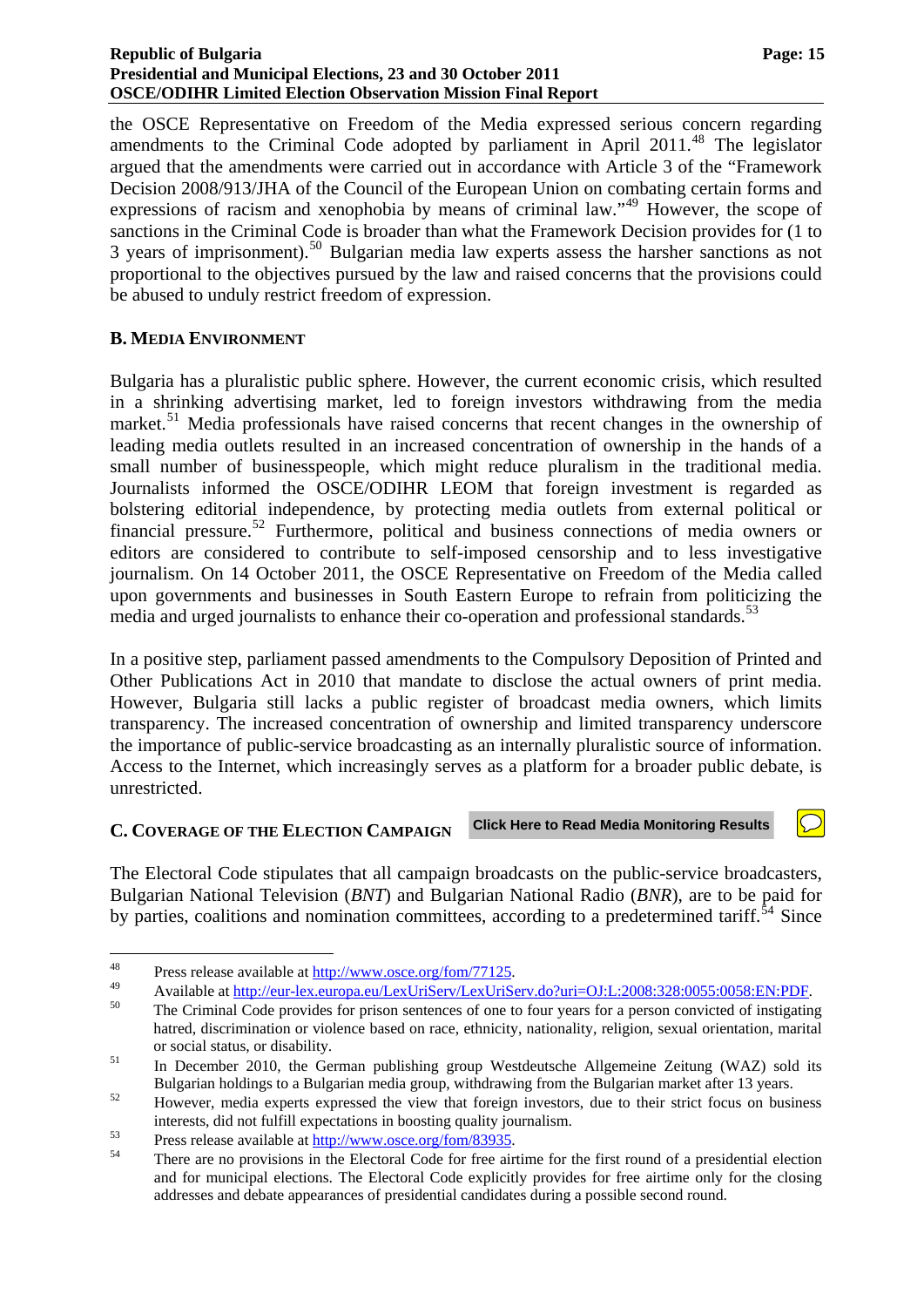#### **Republic of Bulgaria Page: 16 Page: 16 Page: 16 Page: 16 Page: 16 Page: 16 Page: 16 Page: 16 Presidential and Municipal Elections, 23 and 30 October 2011 OSCE/ODIHR Limited Election Observation Mission Final Report**

Article 139 of the Electoral Code prohibits election campaign coverage outside the formats defined by the Code,<sup>[55](#page-16-8)</sup> the law *per se* excludes campaign coverage from newscasts. This undermines the responsibility of the public broadcasters to ensure a fair, balanced and thorough coverage of elections in their news and current affairs programs.<sup>[56](#page-17-0)</sup> Media experts and journalists noted a *de facto* absence of journalism on the public broadcasters during the campaign period since journalists, while obliged to produce paid formats for candidates, were not able to ask critical questions or report on the campaign in other editorial programs. Furthermore, OSCE/ODIHR LEOM media monitoring results showed that only 13 of the 18 presidential candidates received any prime-time coverage on *BNT*. [57](#page-17-1) In addition, almost 50 per cent of the paid coverage of the first-round campaign was purchased by three candidates: Ivaylo Kalfin (20 per cent), Rosen Plevneliev (13 per cent) and Volen Siderov (14 per cent).<sup>[58](#page-17-2)</sup>

Commercial broadcasters are not explicitly bound by the same strict rules as the public broadcasters, but their pattern of covering the election campaign was similar to that of *BNT*. [59](#page-17-3) The leading commercial TV station *bTV* informed the OSCE/ODIHR LEOM that they covered the start of the campaign of each presidential candidate within the news for free and that the participation of the three candidates in the debate broadcast on 15 October was not paid for. The other commercial TV station with nation-wide coverage, *Nova*, informed the OSCE/ODIHR LEOM that they covered the beginning of the campaign of what they considered the eight "leading" candidates in their news for free.<sup>[60](#page-17-4)</sup> An initiative by the Council for Electronic Media (CEM), which licenses broadcast media and oversees the implementation of the Law on Radio and Television, to sign a memorandum among commercial broadcasters on fair and impartial campaign coverage failed. The broadcasters argued that these obligations are part of their internal self-regulation.

Journalists working for newspapers reported that they covered some newsworthy electionrelated issues, but that coverage of candidates' campaign activities was paid for. In the monitored newspapers, the dominance of the two 'leading' candidates was even more pronounced: two-thirds of the paid election campaign coverage, including interviews, was devoted to Ivaylo Kalfin, who received 40 per cent of the coverage, and to Rosen Plevneliev, who received 34 per cent of the coverage.

<sup>55</sup> 55 Article 139.1 of the Electoral Code defines the formats as spots, news briefs, debates and other formats determined by agreement by the directors general of *BNT* and *BNR* and representatives of parties,

<span id="page-17-0"></span>coalitions and nomination committees.<br>
See Council of Europe's Recommendation CM/Rec(2007)15 of the Committee of Ministers to member states on measures concerning media coverage of election campaigns, available at [https://wcd.coe.int/ViewDoc.jsp?id=1207243&Site=CM&BackColorInternet=C3C3C3&BackColorIntrane](https://wcd.coe.int/ViewDoc.jsp?id=1207243&Site=CM&BackColorInternet=C3C3C3&BackColorIntranet=EDB021&BackColorLogged=F5D383)

<span id="page-17-1"></span>[t=EDB021&BackColorLogged=F5D383.](https://wcd.coe.int/ViewDoc.jsp?id=1207243&Site=CM&BackColorInternet=C3C3C3&BackColorIntranet=EDB021&BackColorLogged=F5D383)<br>
On 30 September, the OSCE/ODIHR LEOM started quantitative and qualitative monitoring of the primetime program of the TV stations *BNT*, *BTV* and *Nova* and of the content of the newspapers *Trud*, *24 chasa*,

<span id="page-17-5"></span><span id="page-17-2"></span>*Telegraph*, *Standart* and *Sega*.<br><sup>58</sup> However, paid campaign coverage between the two rounds was very limited. In the three monitored TV stations combined, it was 19:41 minutes for Mr. Kalfin and 8:38 minutes for Mr. Plevneliev.

<span id="page-17-3"></span><sup>&</sup>lt;sup>59</sup> Although the Electoral Code does not define the formats of election coverage for commercial TV stations, some interlocutors expressed the view that the provision that electronic media may allot time on identical

<span id="page-17-4"></span>terms and at identical rates (Article 148.1) implies that all campaign coverage has to be paid for.<br><sup>60</sup> On *bTV*, one half of the paid airtime was purchased by the candidate pair Ivaylo Kalfin and Stefan Danailov, with significant coverage devoted to Stefan Danailov (27 per cent). The candidates Meglena Kuneva and Atanas Semov purchased 19 per cent paid airtime each, while Rosen Plevneliev purchased only 8 per cent. On *Nova*, Ivaylo Kalfin/Stefan Danailov purchased 25 per cent of the total paid airtime, while 21 per cent were purchased by Rosen Plevneliev. Meglena Kuneva purchased 18 per cent of the paid airtime coverage on that broadcaster.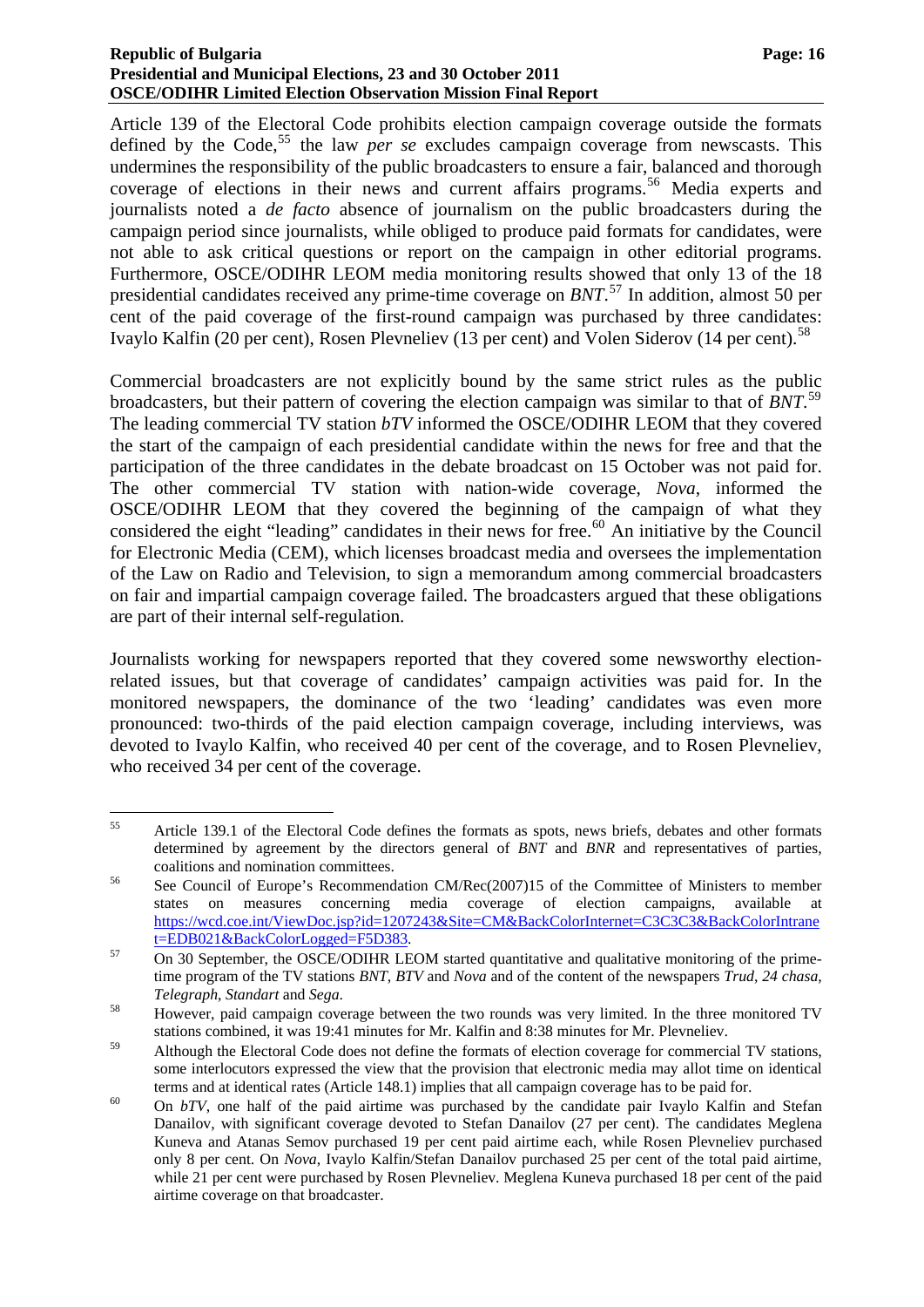#### **Republic of Bulgaria Page: 17 Page: 17 Presidential and Municipal Elections, 23 and 30 October 2011 OSCE/ODIHR Limited Election Observation Mission Final Report**

The dominance of paid campaign coverage in electronic and print media, and in particular on the public broadcasters, resulted in a limited pluralism of views and the *de facto* absence of a critical debate in the media. This impacted negatively on the level of information available to voters. Furthermore, OSCE/ODIHR LEOM media monitoring showed that on all monitored broadcasters and in newspapers, paid coverage was not clearly identifiable as such. In particular, paid coverage in the format of 'chronicles' on *BNT* or as reportages in newspapers might have misled the audience about the nature of the content. In addition, the dominance of institutional coverage within the news, as observed on all monitored broadcasters, gave the ruling party an unfair advantage. $61$ 

The CEC did not regularly review media monitoring reports by the CEM but only reacted if complaints were brought before it. $62$  Furthermore, the CEM, due to its limited resources, did not conduct a comprehensive monitoring of the campaign coverage in the media. CEM monitoring results were not publicly available during the campaign period; the first results were published on 8 November.

## <span id="page-18-0"></span>**XI. PARTICIPATION OF MINORITIES**

The Bulgarian Constitution does not recognize the existence of minorities, but it grants the right to ethnic self-identification and guarantees equality of the citizens regardless of ethnic self-identification, race or national origin. The formation of political parties "on an ethnic, racial or religious basis" is prohibited. $\frac{63}{9}$  $\frac{63}{9}$  $\frac{63}{9}$  Bulgaria ratified the Council of Europe Framework Convention for Protection of National Minorities (Framework Convention) in May 1999.

According to the 2011 census, 84.8 per cent of Bulgaria's population are ethnic Bulgarians, while 8.8 per cent are ethnic Turks and 4.9 per cent are Roma.<sup>[64](#page-18-3)</sup> Smaller minorities include Russians, Armenians, Vlachs, Aromanians, Karakachans, Ukrainians, Macedonians, Greeks, Jews and Romanians.

The *DPS* is generally perceived as representing the interests of the ethnic Turkish minority and other Muslim communities. For the municipal elections, the party also fielded a number of candidates from other minorities, as well as ethnic Bulgarian candidates. The *DPS* did not nominate its own presidential candidate, maintaining that society would not be ready for an ethnic Turkish presidential candidate. Nonetheless, one of the 18 presidential candidates, Sali Shaban Ibryam of the National Movement "Unity", identified himself as an ethnic Turk. For the second round of the presidential election, *DPS* leader Ahmed Dogan publicly endorsed the BSP candidate, Ivaylo Kalfin, who received 96.6 per cent of the valid votes cast in Turkey on 30 October.<sup>[65](#page-18-4)</sup>

<u>.</u>

<span id="page-18-5"></span> $61$  Most of the coverage of political actors in the news (81 per cent) was coverage during institutional events, while only 19 per cent was coverage of election-related topics.<br>The CEC discussed several complaints on breaches of the electoral silence period; several statements of

<span id="page-18-1"></span>

<span id="page-18-2"></span>administrative offence were issued, based on Article 133.5 of the Electoral Code.<br>
<sup>63</sup> Constitution of the Republic of Bulgaria, Article 11.4. In its Decision No. 4 of 1992 on the registration of the *DPS*, the Constitutional Court decided that the prohibition only refers to cases where the membership is expressly limited to those belonging to a single racial, ethnic or religious group, irrespective of whether it

is in a majority or in a minority.<br><sup>64</sup> It is widely assumed that the actual number of Roma is significantly higher; most estimates put it at

<span id="page-18-4"></span><span id="page-18-3"></span><sup>700,000–800,000. 65</sup> According to election results published on the CEC website.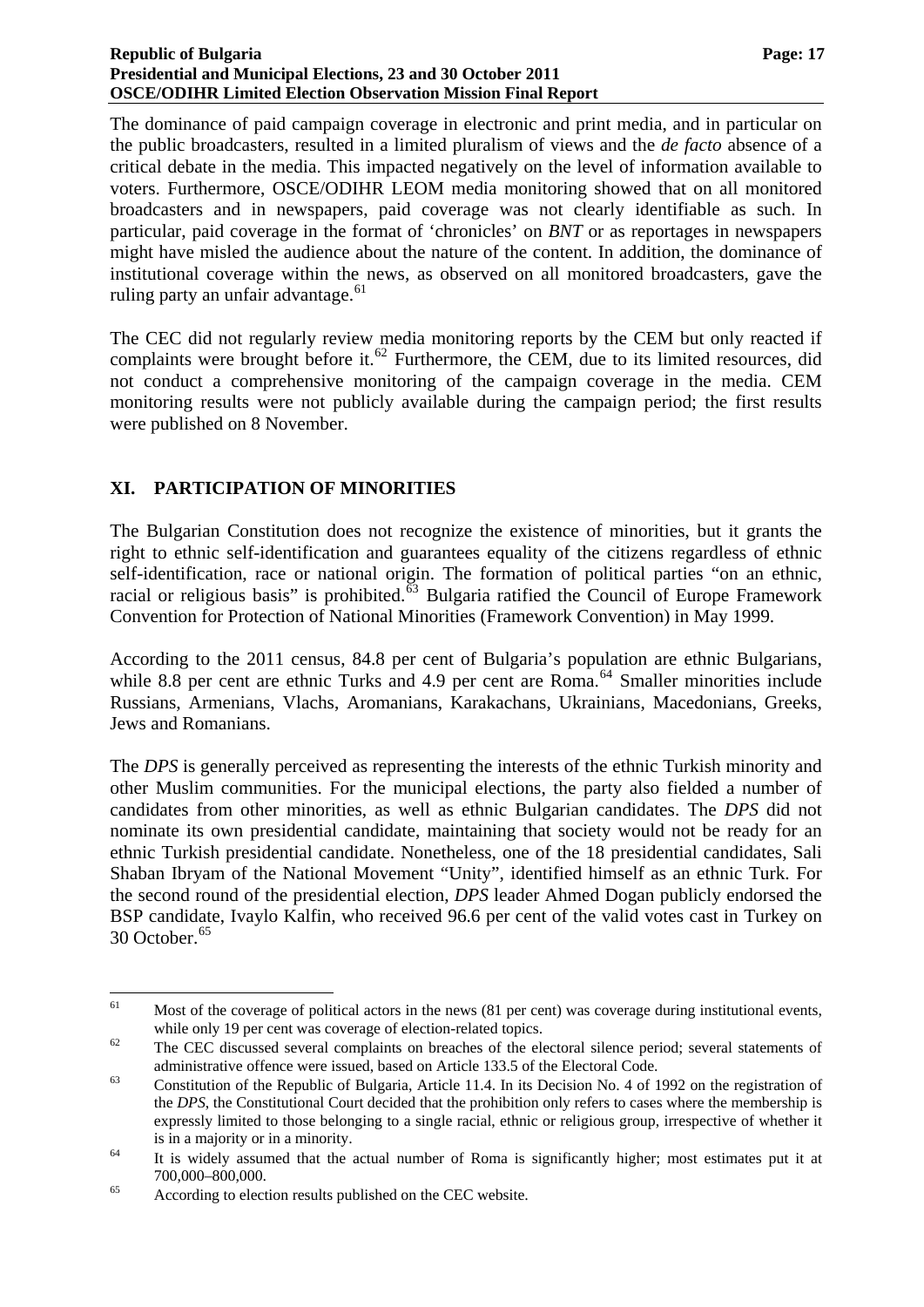#### **Republic of Bulgaria Page: 18 Page: 18 Page: 18 Presidential and Municipal Elections, 23 and 30 October 2011 OSCE/ODIHR Limited Election Observation Mission Final Report**

Five small political parties or movements representing Roma interests were registered for the municipal elections, fielding altogether up to 2,000 candidates in at least 140 municipalities. Several mainstream parties also included representatives of minorities among their candidates. However, they were mostly in low positions on their candidate lists for municipal councils. According to the information available to the OSCE/ODIHR LEOM, altogether some 65 Roma councilors and mayors were elected in the municipal elections, 35 of them from the Roma parties and 30 more on the lists of mainstream parties. This is a significant decrease from the 2007 municipal elections, where close to 200 Roma representatives were elected.

Women belonging to minorities frequently face combined disadvantages, which may also affect their possibilities to participate in political life and achieve decision-making positions. The number of female candidates representing minorities in these elections was low, and a very limited number of them were elected.

The Electoral Code stipulates that the election campaign shall be conducted in the Bulgarian language. *DPS* leader Ahmed Dogan repeatedly addressed supporters in Turkish while campaigning, stating that he was willing to be sanctioned. *GERB* and *Ataka* filed complaints against the *DPS* mayoral candidate in Omurtag for using Turkish during a campaign event, but the Omurtag MEC did not impose a sanction because it could not garner the two-third majority to make a decision. A similar complaint was filed by *VMRO* (Bulgarian National Movement) over the use of Turkish at a campaign event of the Unified People's Party in Razgrad. Many OSCE/ODIHR LEOM interlocutors raised concerns that the prohibition to use other languages than Bulgarian in electoral campaign *de facto* prevents parts of the electorate belonging to minorities from effectively participating in public affairs.<sup>[66](#page-18-5)</sup>

The OSCE/ODIHR LEOM received a number of allegations from different parts of the country of undue influence on minority voters, including vote-buying, pressure and intimidation. Some of the reported allegations of pressure exercised on ethnic Turkish voters indicated involvement of the *DPS*. While the allegations could not be substantiated beyond doubt, the OSCE/ODIHR LEOM assessed a number of them as credible. At the same time, various interlocutors expressed concern that Roma are frequently linked to vote-buying in the public discourse, presenting them as the source of the problem.

Regrettably, some politicians used intolerant and inflammatory rhetoric against minorities, in particular Roma, in their campaign.<sup>[67](#page-19-0)</sup> The term "gypsy crime", used by *Ataka*, suggests a link between the ethnic origin and criminality, thus enforcing negative stereotypes and provoking ethnic tensions, especially in the aftermath of the events in Katunitsa and the anti-Roma protests that followed.

<sup>66</sup> 66 General Comment 25 adopted by the United Nations Human Right Committee in 1996 states that "information and materials about voting should be available in minority languages." Paragraph 32.5 of the 1990 OSCE Copenhagen Document states that "persons belonging to national minorities have the right [...] to disseminate, have access to and exchange information in their mother tongue". Paragraph 35 of the 1990 OSCE Copenhagen Document states that "The participating States will respect the right of persons

<span id="page-19-1"></span><span id="page-19-0"></span>belonging to national minorities to effective participation in public affairs  $(\ldots)$ ."<br><sup>67</sup> This is at odds with principles enshrined in the Copenhagen Document, the Framework Convention for the Protection of National Minorities, and the International Convention on the Elimination of All Forms of Racial Discrimination, as well as OSCE Ministerial Council Decision No.8/09. These documents encourage a spirit of tolerance and intercultural dialog, of promoting understanding and tolerance, and combating prejudices that lead to racial discrimination.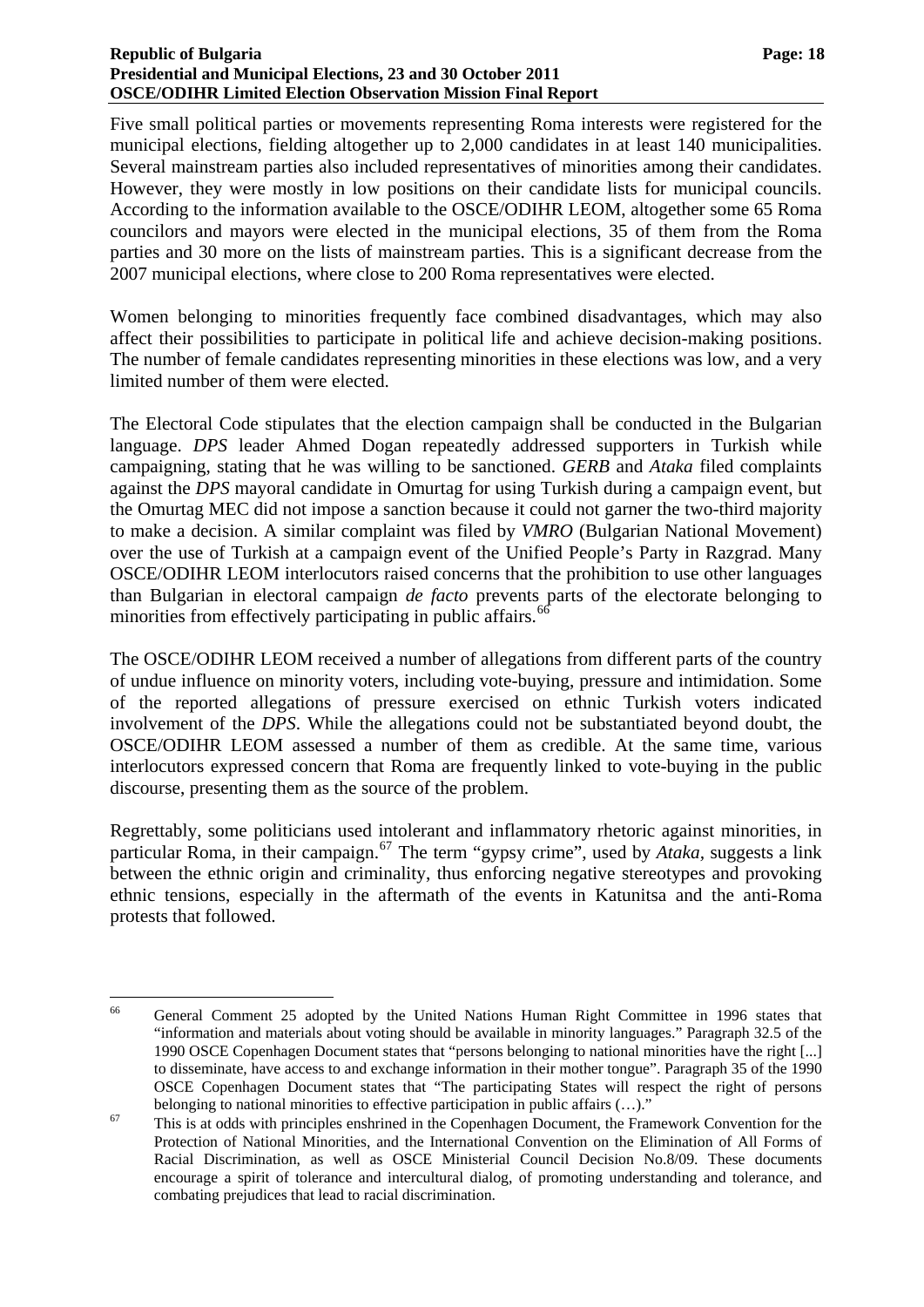## <span id="page-20-0"></span>**XII. DOMESTIC AND INTERNATIONAL OBSERVERS**

While the Electoral Code defines who can be an observer,  $68$  it does not specify their full scope of rights and responsibilities. The code grants access for observers to all stages of election-day proceedings at MECs and PECs; however, it is silent regarding the possibility for domestic and international observers to attend any CEC meetings or MEC sessions during the pre-election period.

The twelve domestic NGOs which observed these elections accredited a total of 5,136 observers, without any impediment. Apart from deploying some 615 observers, Transparency International invited all candidates to sign an 'Integrity Pact' which included a pledge by the candidate not to engage in vote-buying or other fraudulent activities. The Civil Initiative for Free and Democratic Elections (GISDI) deployed more than 3,000 observers for each of the two rounds. GISDI reported to the OSCE/ODIHR LEOM that they had encountered some problems, with some MECs not accepting their observers' accreditations and some PECs retaining accreditations and not returning them to observers, thus impacting negatively on their ability to observe the second round.

## <span id="page-20-1"></span>**XIII. COMPLAINTS AND APPEALS**

The Electoral Code generally provides for one level of appeal from a decision of an election commission. MEC decisions are appealable to the CEC, with no possibility of further appeal. CEC decisions are appealable directly to the Supreme Administrative Court. CEC decisions related to the refusal to register a political party, coalition, nomination committee or candidate for an election must be appealed within 24 hours. Most other appeals must be made within three days. The OSCE/ODIHR and Venice Commission Joint Opinion highlighted the short deadlines for appeals of election commission decisions on the registration of parties, coalitions, and their candidates. At least one candidate for mayor of Varna was denied registration by an MEC decision and then missed the 24-hour deadline to appeal the decision to the CEC.

<span id="page-20-3"></span>Several decisions on the registration of municipal candidates were appealed from MECs to the CEC. Some of those appeals were not ultimately decided until a few days before election day. Thus, CEC Decision 1258 on the registration of a candidate for mayor of Belogradchik was issued less than four days before election day, and Decision 1274 on the registration of a list of municipal council candidates in Avren, less than three days before. The basis for some of the challenges was related to technical issues in the documentation submitted with the candidate registration. These challenges did not appear to comply with the intent of the Electoral Code or to further the right of citizens to seek public office.[69](#page-20-2) Four candidates for mayor were also removed from the ballot less than four days before election day because they were determined

<sup>68</sup> Representatives of the European Parliament, of foreign parliaments, of the OSCE, of foreign parties and movements, as well as persons designated by the parties and coalitions running in the elections, persons invited through the Ministry of Foreign Affairs, and authorized members of Bulgarian non-governmental

<span id="page-20-2"></span>organizations.<br>
69 See "Existing Commitments for Democratic Elections in OSCE Participating States", Commentary to paragraph 6.2: "Other requirements [for registering candidacies] should be scrutinized carefully to determine whether they are truly necessary, unduly burdensome, or potentially discriminatory."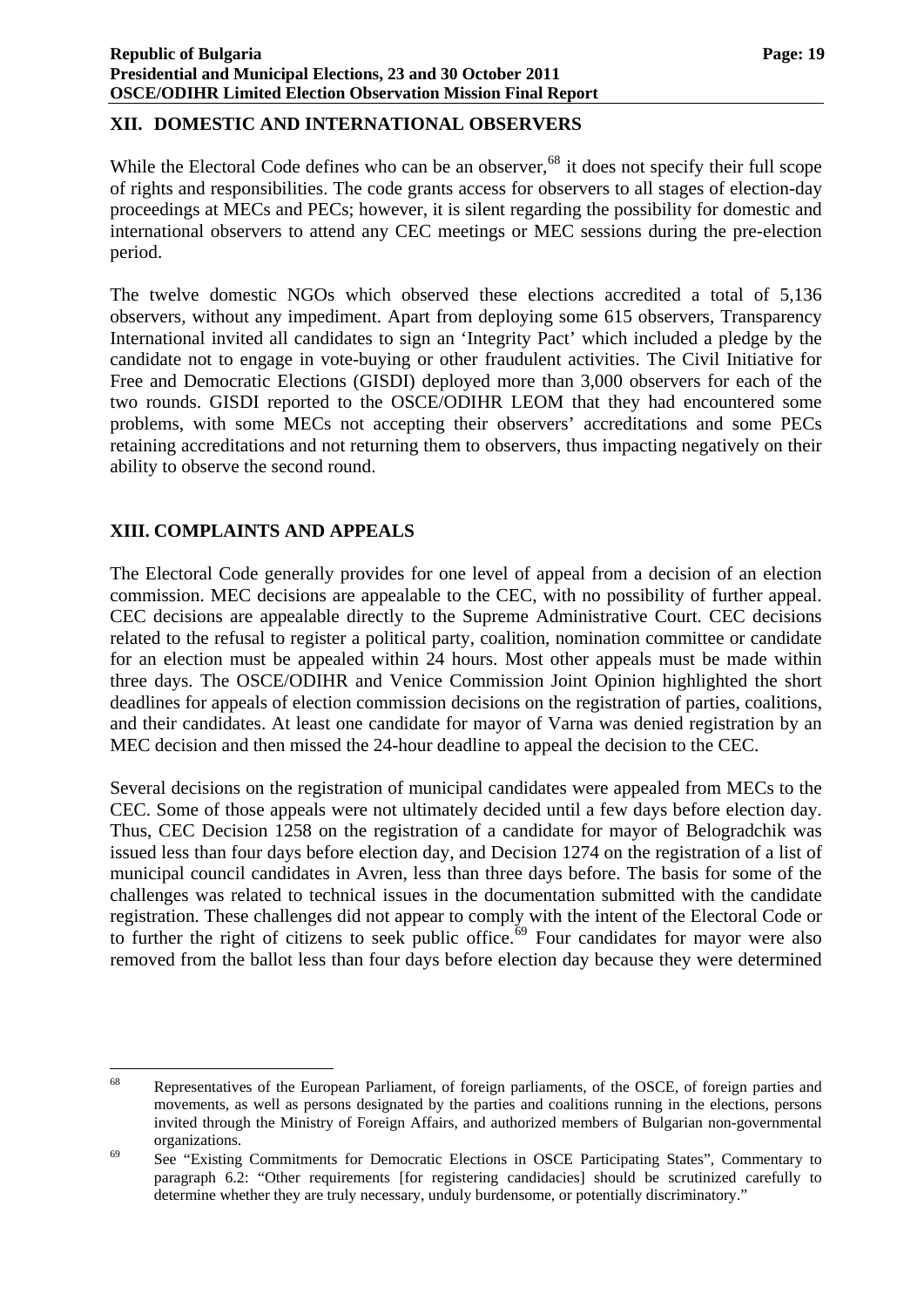#### **Republic of Bulgaria Page: 20 Page: 20 Page: 20 Page: 20 Page: 20 Page: 20 Page: 20 Page: 20 Page: 20 Presidential and Municipal Elections, 23 and 30 October 2011 OSCE/ODIHR Limited Election Observation Mission Final Report**

not to be eligible to stand for election.<sup>[70](#page-20-3)</sup> It is of concern that the CEC was still deciding complaints related to municipal candidate registration less than one week before election day and that these candidates could not challenge their de-registration in court. OSCE commitments and the Venice Commission's Code of Good Practices in Electoral Matters require both a right to judicial appeal and a timely decision.<sup>[71](#page-21-0)</sup>

Matters that are brought to a commission for decision but do not garner the required two-thirds majority are considered by the Electoral Code to be a 'refusal' to take a decision. Two such refusals were appealed to the Sofia administrative court, which ruled that it is unlawful for the CEC to refuse to take a decision on an appeal from an MEC decision and that, when deciding such appeals, the CEC may take the decision by a simple majority. These court decisions conflict with long-standing practice in Bulgaria<sup>[72](#page-21-1)</sup> and created some confusion about the appropriate procedures that apply to commission proceedings.

The concern about the limited right of appeal from CEC decisions, which was also raised in the Joint Opinion, was partially addressed by a Constitutional Court ruling in May 2011.<sup>[73](#page-21-2)</sup> The Court clarified that, where rights to appeal were not specifically defined in the Electoral Code, the general right to judicial review guaranteed by the Constitution would apply and could be exercised through application of the Administrative Procedure Code.

The multitude of election-day responsibilities, combined with a lack of professional staff and resources, caused the CEC to fall behind in processing complaints and appeals. This resulted in the CEC taking decisions after the required three-day legal deadline. The CEC received 495 complaints on the first election day and took 26 decisions on those complaints. On the second election day, there were 133 complaints and 3 decisions.<sup>[74](#page-21-3)</sup> The lack of transparency in the complaints and appeals process made it impossible for the public to know how many complaints the CEC received, the date and time of receipt, the subject matter, and the ultimate disposition of the complaints.<sup>[75](#page-21-4)</sup> It was also impossible for the complainant to know how, or even if, his or her complaint was considered by the CEC.

Domestic observer organizations submitted complaints directly to the CEC, based on their observations of the process.<sup>[76](#page-21-5)</sup> Those complaints were considered only on an informal basis.<sup>[77](#page-21-6)</sup>

<sup>70</sup> These candidates were deregistered by CEC Decisions 1247 and 1248 (Sliven municipality), 1253 and 1254 (Tundzha municipality). The candidates were determined to have a current address abroad, according to a database maintained by the Ministry of Interior. Although the candidates all challenged their

deregistration, they were not permitted to offer evidence that they met the residency requirement.<br><sup>71</sup> See the OSCE 1990 Copenhagen Document, paragraph 5.10; and the Venice Commission's Code of Good

<span id="page-21-1"></span><span id="page-21-0"></span>Practice in Electoral Matters, Section II, 3.3 a and paragraph 92.<br>The CEC spokespersons and other interlocutors told the OSCE/ODIHR LEOM that no election commission has taken a decision by a simple majority in the 20-year history of multi-party elections in

<span id="page-21-2"></span>Bulgaria.<br>
Constitutional Court Decision 4 of 4 May 2011.

<span id="page-21-3"></span>On 23 October, 113 complaints were made by phone to the CEC office, and 382 were submitted in writing. On 30 October, there were 9 phone complaints and 124 in writing. These numbers do not include the phone calls taken directly by CEC members on their personal mobile phones; those informal 'complaints' were not entered into a registry. This information was given to the OSCE/ODIHR LEOM by a CEC member,

<span id="page-21-7"></span><span id="page-21-4"></span>but is not generally available to the public or media.<br><sup>75</sup> Contrast with the Law on Ombudsman of the Republic of Bulgaria, Article 21; "The Ombudsman shall

<span id="page-21-5"></span>maintain a public register on the received oral and written complaints and signals and their disposition.<br><sup>76</sup> For instance, Transparency International reported having sent 10 complaints by fax to the CEC on 23

<span id="page-21-6"></span>October, and GISDI reported sending ten by email.<br><sup>77</sup> The CEC considers complaints from NGOs on an informal basis and takes no formal decisions on them. There is no requirement in the Electoral Code that such complaints be considered.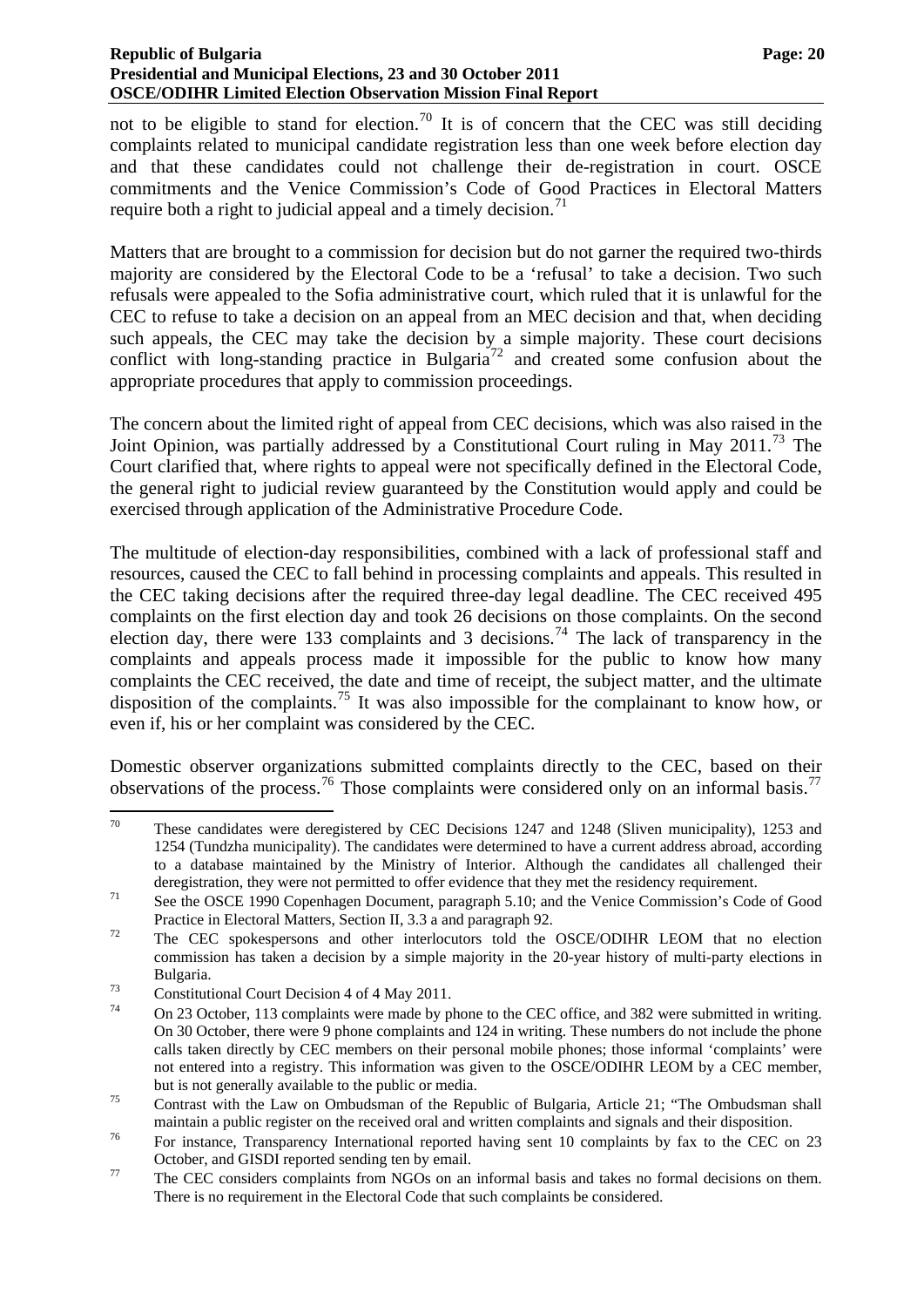The Electoral Code is not clear about the full rights of election observers<sup>[78](#page-21-7)</sup> and about who is considered an "interested party" entitled to file complaints or appeals with the commissions.

## <span id="page-22-0"></span>**XIV. ELECTION DAY**

The OSCE/ODIHR LEOM did not conduct comprehensive and systematic observation on election day, but mission members visited a limited number of polling stations and MECs in several municipalities.

The atmosphere on the first-round election day was calm and voting appeared to proceed in an orderly manner. In the polling stations visited by the OSCE/ODIHR LEOM, PEC members generally managed the process professionally and were familiar with procedures. In many polling stations visited, the OSCE/ODIHR LEOM noted queues of voters, which seem to have been caused by the slow processing of voters, especially in polling stations where there was only one polling booth. Some PECs processed each voter twice, separately for each election, which also caused delays. As a result, the CEC decided to extend voting by one hour. This decision was published 20 minutes before polling stations were due to close. There is no explicit legal authority for the CEC to extend voting hours, nor to suspend voting as might be required by conditions in specific polling stations.

In almost all polling stations visited during the first-round vote, counting was carried out in a professional, transparent and orderly manner, and procedures were adhered to, although the process was quite protracted. The delivery of materials and the tabulation process at the MECs visited were generally professional and efficient, except in Sofia.

The processing of PECs protocols for Sofia city was particularly slow and disorganized; most of the 4,355 protocols had to be processed twice because of mistakes.<sup>[79](#page-22-1)</sup> There, protocols were not delivered to MECs. Bags containing sensitive materials were left unattended and there were instances of people other than election commission members handling them. These included two members of parliament (MPs) from *GERB*, one of whom was photographed carrying a bag with sensitive election material outside the hall where the Sofia MEC was receiving election materials. In a draft decision of 28 October, the CEC concluded that the two MPs were not authorized to be present at the MEC and had no right to handle election materials. However, the CEC could not garner the required two-thirds majority to adopt a formal decision establishing that the two MPs were guilty of an administrative violation. In a similar case involving a complaint against a *BSP* MP, the CEC also failed to reach the twothirds majority required for taking a decision.

<span id="page-22-2"></span><sup>78</sup> Paragraph 8 of the OSCE 1990 Copenhagen Document states that "the participating States consider that the presence of observers, both foreign and domestic, can enhance the electoral process for States in which elections are taking place […]" During the 1994 OSCE Budapest Summit, the OSCE participating States also agreed that "ODIHR will play an enhanced role in election monitoring, before, during and after elections." 1994 Budapest Summit Document, section VIII, paragraph 12, available at [www.osce.org/mc/39554.](http://www.osce.org/mc/39554) See also paragraph 27 of the OSCE Istanbul Declaration, Charter of European Security, where participating States committed themselves to enhance the ability of NGOs to make their full contribution for the development of civil society, human rights and fundamental freedoms.

<span id="page-22-1"></span><sup>79</sup> As stated by in a press release issued by the MEC.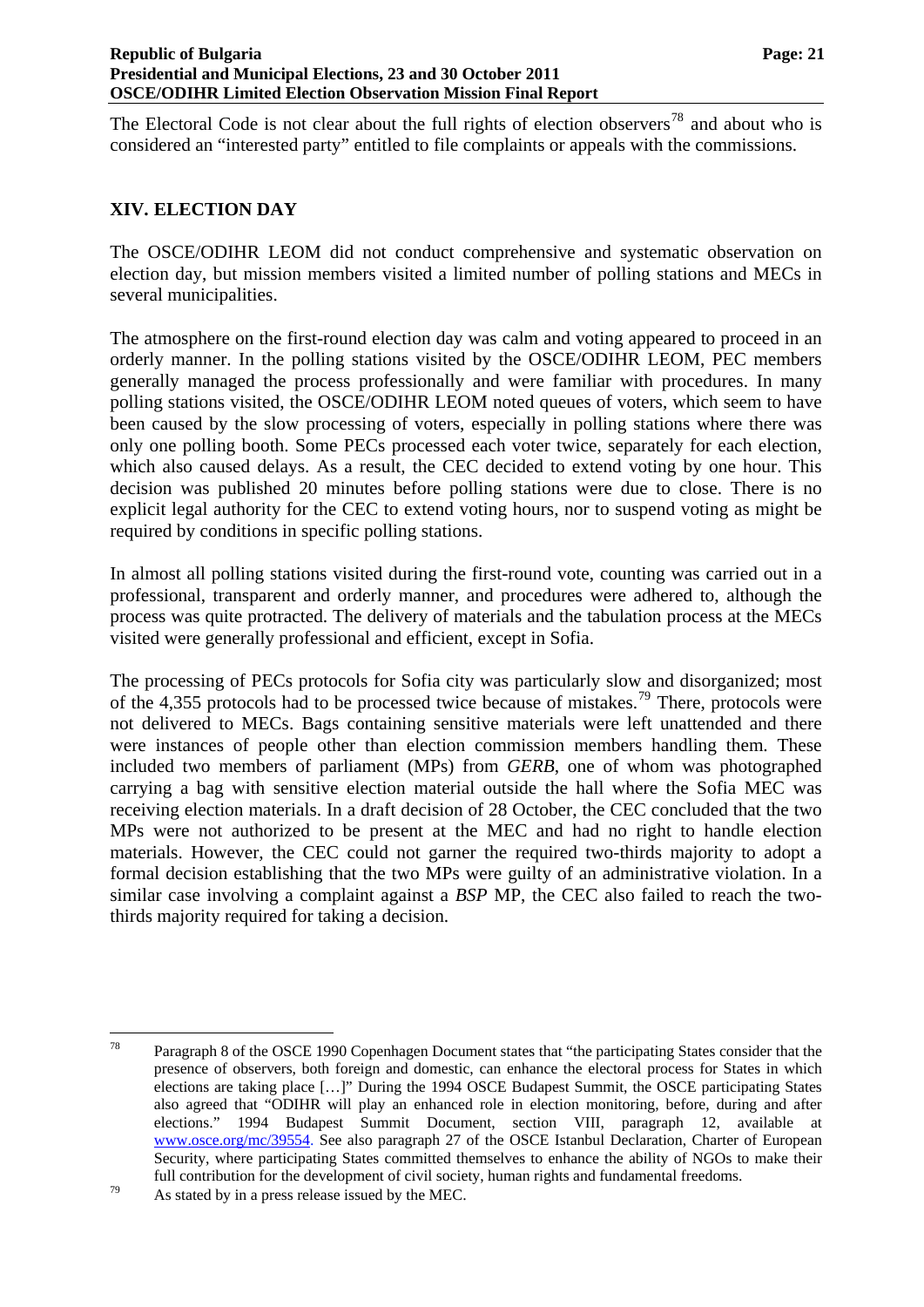Due to the late completion of the tabulation process at the Sofia MEC, the results for the first round of the presidential election were announced by CEC on the evening of 26 October, one day after the legal deadline.<sup>[80](#page-22-2)</sup>

The transparency of the municipal elections tabulation process was affected by delays in the announcement of results and publication of results protocols, which were posted on the CEC website only on 29 October. Most interlocutors explained the difficulties PECs encountered in completing protocols as being the result of the simultaneous conduct of two elections, the implementation of new election legislation, as well as insufficient training and the late replacement of PEC members.

The number of invalid ballots in the first round was considerably higher than in previous elections; it varied between 5.3 percent for the municipal mayoral elections and 6.4 percent for the presidential election.<sup>[81](#page-23-1)</sup> In the second round of the presidential election, the share of invalid ballots dropped to 3.1 per cent.

Many stakeholders expressed grievances to the OSCE/ODIHR LEOM about problems encountered during the first-round election day. Issues they raised included organizational flaws, problems with the 'prohibited voter lists', the presence of multiple representatives from the same party in polling stations, ballots printed on paper which made it possible to see the voter's choice, and voters queuing not permitted to vote. Throughout election day, there were allegations of vote-buying. In a few polling stations visited, the OSCE/ODIHR LEOM noted groups of unauthorized people, at times instructing voters whom to vote for.

For the second round, voting, the vote count and the processing of PEC protocols were conducted professionally and in an efficient manner in those polling stations and MECs visited by the OSCE/ODIHR LEOM. The number of mistakes in the protocols was considerably reduced in the second round. The final results for presidential election were announced by a CEC decision on 1 November and key data of the protocols by municipality and by polling station were posted on its website on the same day. $\frac{82}{2}$  $\frac{82}{2}$  $\frac{82}{2}$  The extracts of protocols of MECs and PECs for municipal elections were posted on the CEC website on 2 November.<sup>[83](#page-23-3)</sup>

## <span id="page-23-0"></span>**XV. POST-ELECTION ELECTION DISPUTES**

Challenges to presidential election results can be lodged with the Constitutional Court. However, challenges can only be brought by political parties or candidates that participated in the election and only through an institution entitled to address the Constitutional Court.<sup>[84](#page-23-4)</sup> The Joint Opinion highlighted that the lack of a direct appeal to the Court in order to challenge a presidential election is inconsistent with the European Court of Human Rights decision in

<sup>80</sup> CEC Decision 1359, published on 27 October at 02:53. Under the Electoral Code, the CEC has to declare

<span id="page-23-5"></span><span id="page-23-1"></span>the results within 48 hours after the closing of the polls.<br><sup>81</sup> For the 2006 presidential election, the rates were 2.7 and 2.1 percent for first and second round respectively. New rules for marking ballots require that they are marked with an "x" written with a blue ballpoint pen for them to be valid.<br>
CEC Decisions 1457 and 1458.

<span id="page-23-2"></span>

<span id="page-23-3"></span> $\frac{83}{84}$  CEC Decision 1460.

<span id="page-23-4"></span>See Article 150 of the Constitution of the Republic of Bulgaria: "The Constitutional Court shall act on an initiative from not fewer than one-fifth of all Members of the National Assembly, the President, the Council of Ministers, the Supreme Court of Cassation, the Supreme Administrative Court or the Prosecutor General."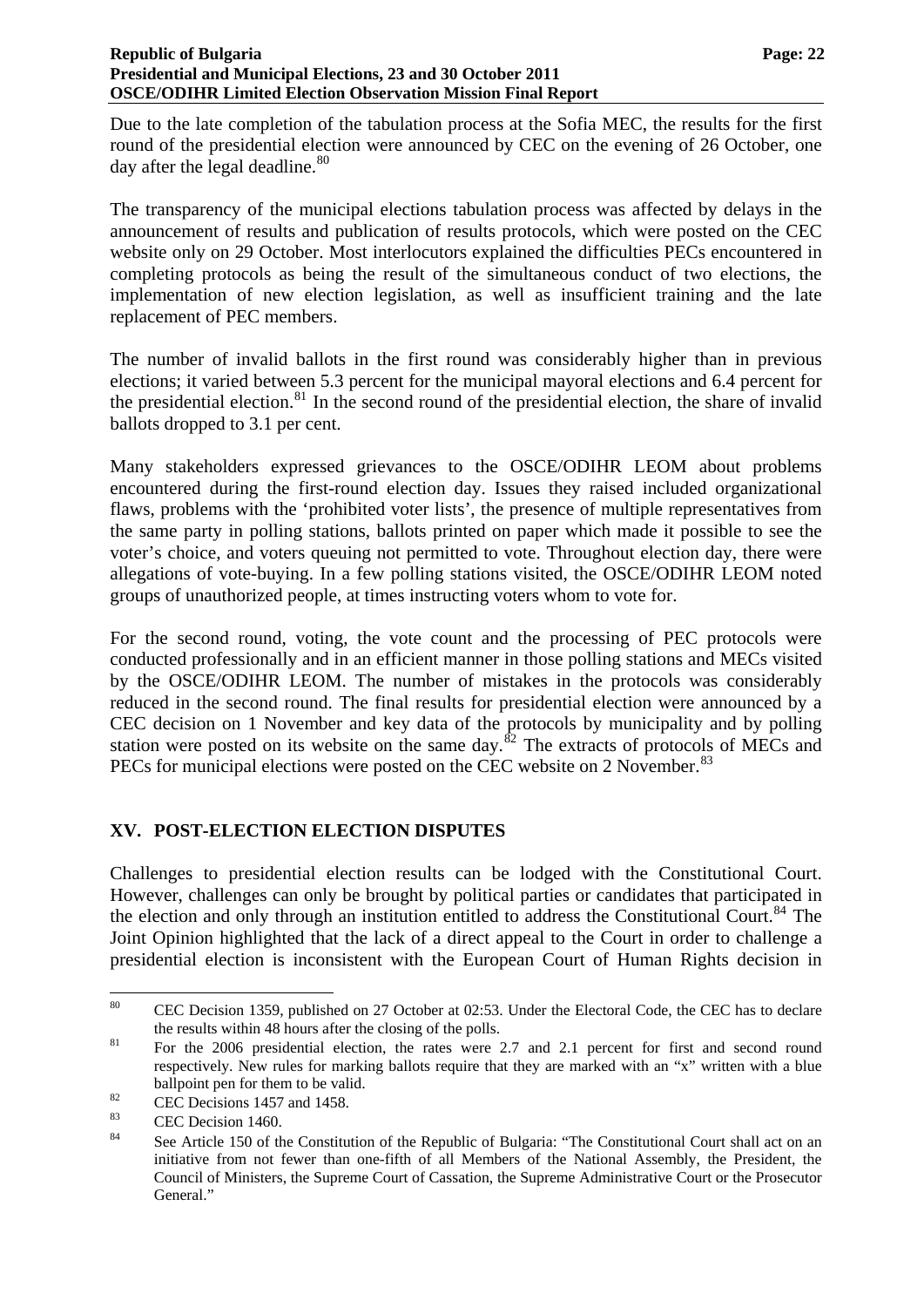Petkov v. Bulgaria.<sup>[85](#page-23-5)</sup> The Joint Opinion also raised concerns about the limited right to appeal in all elections.<sup>[86](#page-24-0)</sup> OSCE commitments and the Code of Good Practice in Electoral Matters require that the right to challenge election results be available to voters as well as political parties and candidates.<sup>[87](#page-24-1)</sup>

Seventy-one members of parliament from *BSP*, *DPS* and *Ataka* challenged the presidential election results before the Constitutional Court on 16 November.<sup>[88](#page-24-2)</sup> The complaint alleged that people were disenfranchised during the first round of elections because: delays in the process and that the delays were foreseeable and preventable; the use of the 'prohibited' voters lists disenfranchised voters in violation of the constitution; a conflict of interest existed between the minister of interior in his official capacity and in his capacity as a political activist (i.e. as head of the *GERB* campaign headquarters); the secrecy of the ballot was compromised because of the double-stamp requirement combined with the see-through ballot paper; the extension of the voting day was illegal and was applied inconsistently throughout the country; the delay in announcing the first round election results only allowed for a 48 hour campaign period before the second round. All of these factors were alleged to have contributed to an illegitimate outcome.[89](#page-24-3)

Challenges to municipal election results are made to the Administrative Court for the relevant district. The district court decision can be further appealed to the Supreme Administrative Court. The Electoral Code provides for specific timelines for the filing of the challenge, its consideration and decision in the lower court, and for further appeal to the Supreme Administrative Court. The entire process is required to be completed within three months, which appears to be an unreasonably long period of time to finalize election results.<sup>[90](#page-24-4)</sup> While the practice of the courts has been to decide all election challenges in an expedited manner, some regional administrative courts were still holding hearings in December (e.g. Sofia and Pleven) with further appeals to the Supreme Administrative Court to be expected.

Ninety-seven challenges to municipal election results were decided by the Supreme Administrative Court in 2007. Following these elections more than 350 challenges to municipal election results were filed. At least one district administrative court has ruled that election results for municipal mayor can only be challenged following the determination of the final outcome, after the first round if one candidate receives a majority of the vote or otherwise only following the second round run-off between the top two vote-getters. As a result, a candidate who was in third place and therefore eliminated after the first round was not allowed to challenge the results that determined his elimination.

At least one administrative court has undertaken a full recount of ballots for mayor of a municipality.<sup>[91](#page-24-5)</sup> Other administrative courts<sup>[92](#page-24-4)</sup> have explicitly rejected the possibility of a

 $85$ <sup>85</sup> Application Nos. 77568/01, 178/02, and 505/02, decided on 11 June 2009.<br><sup>86</sup> Same 142 veters completed that they had been donied the right to you

<span id="page-24-0"></span>Some 143 voters complained that they had been denied the right to vote in a municipal election. The Administrative Court in Montana dismissed the challenge holding that the Electoral Code did not recognize

<span id="page-24-1"></span>a right of voters to challenge election results. See administrative case no. 599/2011.<br>
Venice Commission Code of Good Practice in Electoral Matters, Section II, 3.3 f and paragraph 92.<br>
Constitutional Court of the Republ

<span id="page-24-2"></span>

<span id="page-24-3"></span><sup>&</sup>lt;sup>89</sup> On 14 December, the Constitutional Court unanimously turned down the challenge.

<span id="page-24-4"></span>This lengthy timeline for election appeals was mentioned in the OSCE/ODIHR and Venice Commission Joint Opinion, paragraph 60.

<span id="page-24-5"></span><sup>&</sup>lt;sup>91</sup> The Kardzhali Administrative Court.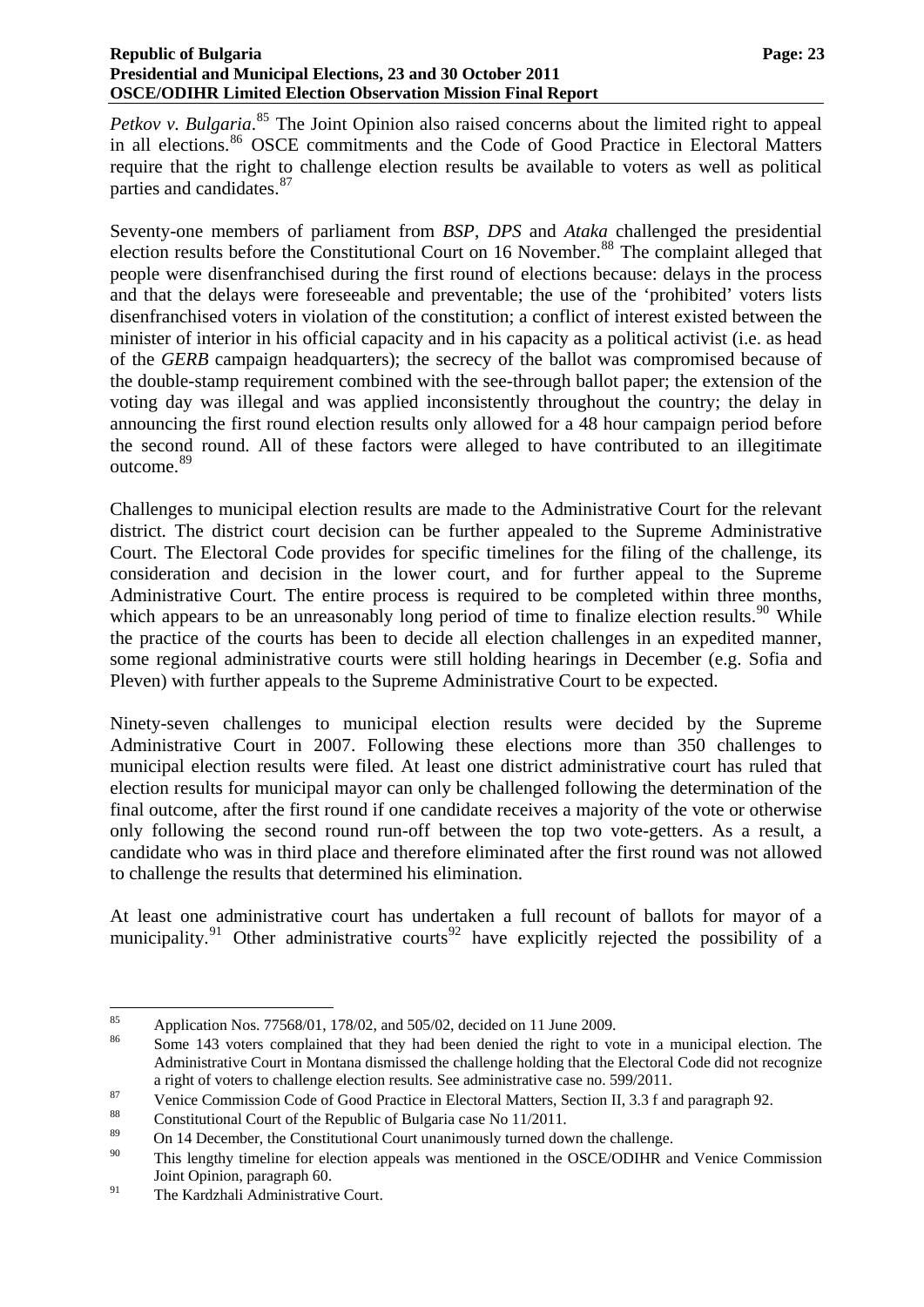#### **Republic of Bulgaria Page: 24 Page: 24 Page: 24 Page: 24 Page: 24 Presidential and Municipal Elections, 23 and 30 October 2011 OSCE/ODIHR Limited Election Observation Mission Final Report**

recount of ballots. The Electoral Code contains no provisions for an administrative recount of ballots and provides no guidance for courts in the procedures to be used in deciding challenges to election results. Some of these issues can be expected to be further clarified through the appellate decisions of the Supreme Administrative Court, but the election process would clearly benefit from more clarity in the Electoral Code.

## <span id="page-25-0"></span>**XVI. RECOMMENDATIONS**

The following recommendations are offered for consideration by the authorities, political parties and civil society of the Republic of Bulgaria, in further support of their efforts to conduct elections fully in line with OSCE commitments and other standards for democratic elections. These recommendations should be read in conjunction with past OSCE/ODIHR recommendations that remain to be addressed. OSCE/ODIHR stands ready to assist the authorities of the Republic of Bulgaria to further improve the electoral process and in following up on the recommendations contained in this and previous reports.

## <span id="page-25-1"></span>**A. PRIORITY RECOMMENDATIONS**

- 1. While the establishment of a CEC with a five-year mandate, which administers all types of elections, is a welcome step, consideration should be given to providing the CEC with a permanent full-time staff and an independent budget. This would contribute to building capacity and institutional memory and would allow the CEC to develop and propose required improvements and amendments well ahead of an election.
- 2. The Electoral Code should provide for the inclusion of opposition party nominees in the leadership positions at all levels of the election administration, in order to reduce perceptions of political bias.
- 3. Sessions of election commissions at all levels should be open to the public during the entire electoral period. The Electoral Code should clearly specify that authorized representatives of participants in an election, domestic and international observers, and media representatives are entitled to attend election commission sessions.
- 4. The Electoral Code should clearly state that in cases where an election commission fails to adopt a decision because it could not garner the required two-third majority, such failure should be considered a rejection of the draft decision, rather than a 'refusal' to adopt the decision. Such rejections should be published and be open to appeal, under the same rules applicable for adopted decisions.
- 5. As previously recommended in 2009, consideration should be given to review the process of voter registration through a comprehensive audit, in order to address questions related to the high number of voters on the voter lists compared to the size of the population. The responsibilities of relevant institutions dealing with the maintenance and update of voter lists should be clarified.

<sup>&</sup>lt;sup>92</sup> Shumen Administrative Court, Decision 108 of 11 November 2011, Plovdiv Administrative Court Decision 2928/2011 and Veliko Tarnovo Administrative Court, protocol decision of 7 November 2011 in case 1076/2011.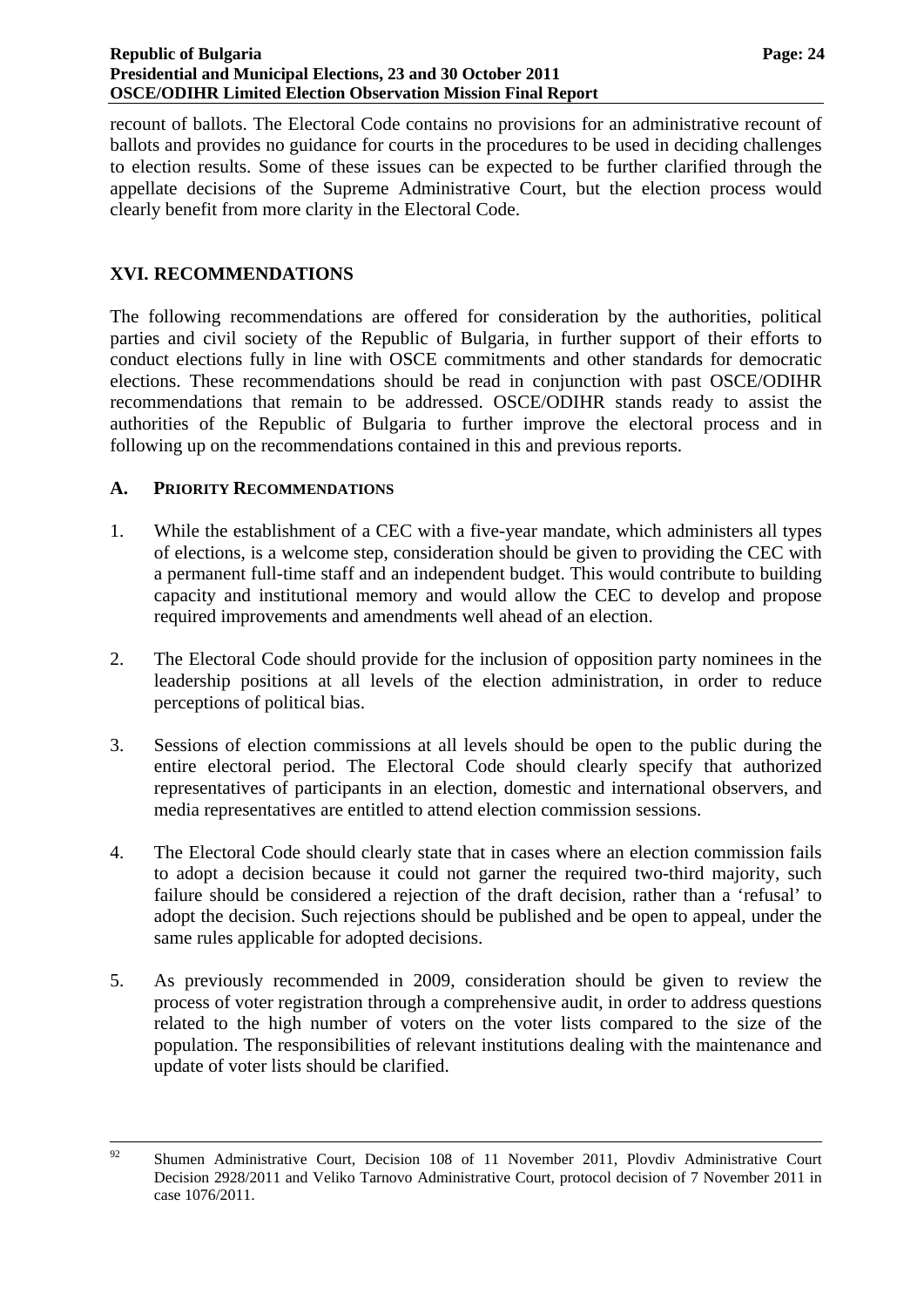#### **Republic of Bulgaria** Page: 25 **Presidential and Municipal Elections, 23 and 30 October 2011 OSCE/ODIHR Limited Election Observation Mission Final Report**

- 6. Individuals that identify themselves as belonging to minorities should be allowed to use their mother tongue in the election campaign in order to promote their effective participation in public affairs. Consideration could also be given to providing voter information and other official election materials in minority languages, which would enhance the understanding of the electoral process for all communities.
- 7. The legal framework for the media should guarantee editorial freedom to cover the campaign, in particular on the public broadcasters. Furthermore, it should include the obligation for fair, balanced and impartial coverage in news and current affairs programs on all electronic media, in line with international good practices. It could be taken into consideration to introduce clear guidance regarding what constitutes equitable coverage of candidates/political parties in news programs, in order to protect journalists from external pressure.
- 8. Consideration could be given to extending the deadline for appealing decisions refusing the registration of political parties, coalitions, nomination committees and candidates from one to three days. All appeals must be final well in advance of election day. The deregistration of candidates should also be decided well before election day and there must be a meaningful opportunity to appeal to a court.
- 9. The adjudication of election-related complaints and appeals by election commissions should be fully transparent and open to stakeholders and the public. Rules for appeals of election commission decisions should be codified, taking into account the latest decisions of the Constitutional Court and the Supreme Administrative Court. Appeals should guarantee the right to judicial review of decisions related to the right to vote, the right to stand as a candidate, the validity of candidatures, voter registration, compliance with the rules governing the electoral campaign, and access to the media or party funding.
- 10. A control mechanism for individual donors' statements regarding the origin of funds donated to campaign should be ensured. The authority could be given to the National Audit Office to conduct a review of these declarations, cross-checking them with the data of, for instance, the National Revenue Agency. If found necessary, further investigation could be conducted by the police.

## <span id="page-26-0"></span>**B. OTHER RECOMMENDATIONS**

#### **LEGAL FRAMEWORK**

- 11. The issue of whether presidential candidates meet the five-year residency requirement should be determined well before election day and this issue should not form the basis for post-election challenges.
- 12. Bulgarian citizens with dual citizenship should have the right to stand in elections.
- 13. In the case of citizens serving prison sentences, the right to vote should only be limited for those convicted by a court of a serious crime.
- 14. Consideration could be given to allowing permanent residents from non-EU member states to vote in municipal elections.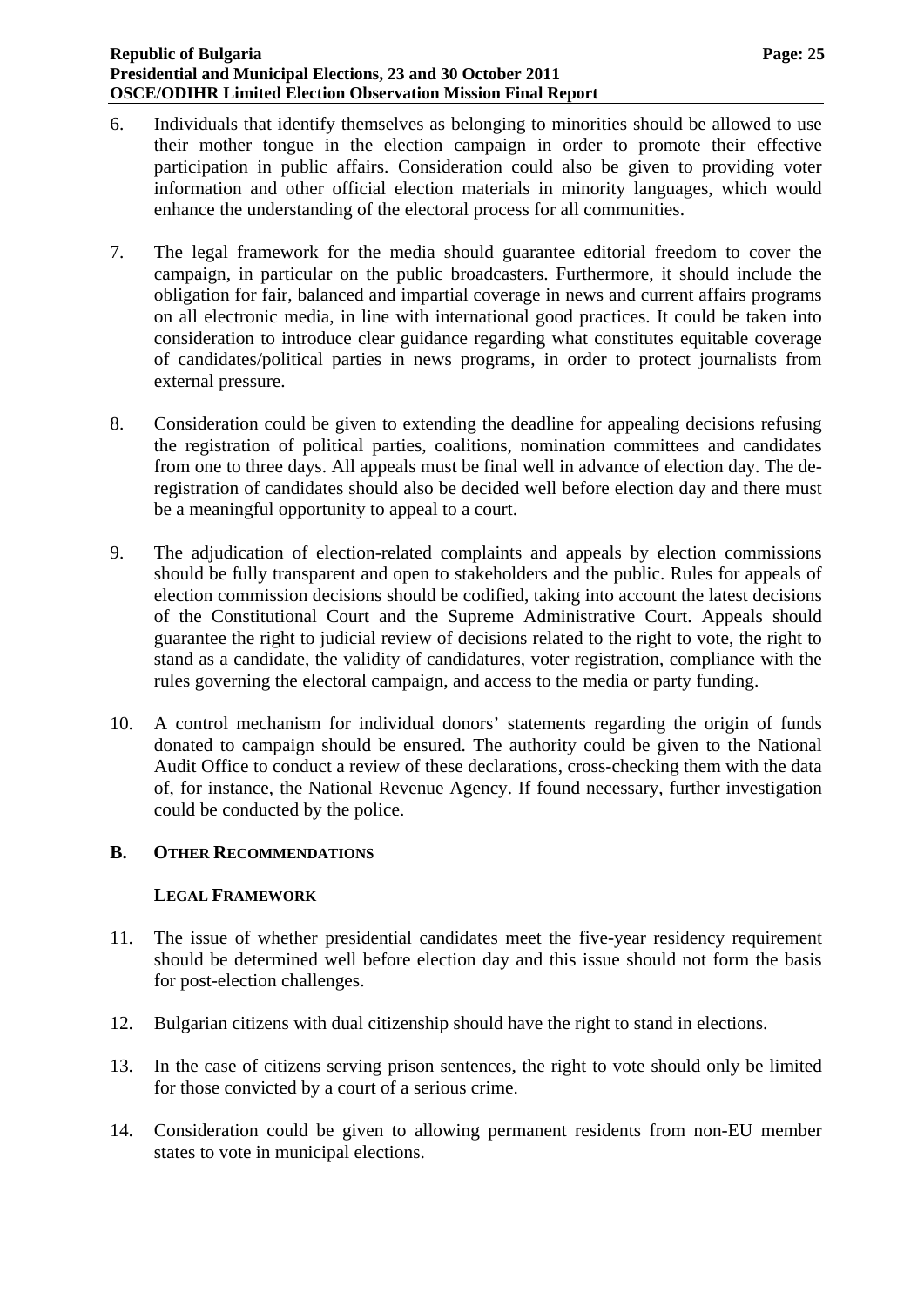- 15. Consideration could be given to clarifying the rights of voters to complain of electoral violations. Consideration could also be given to clarify in the Electoral Code the rights of voters to challenge election results.
- 16. Consideration could be given to changing the Code of Criminal Procedure in a way which would allow the public prosecutor to request the use of special investigation methods for investigating cases of suspected vote-buying.

#### **ELECTION ADMINISTRATION**

- 17. A comprehensive and uniform training program for all PEC members should be developed, with a particular emphasis on counting procedures and the completion of results protocols. A clear, concise manual could also be provided, in addition to the Methodological Instructions adopted by the CEC.
- 18. A pool of experienced and competent candidates for PEC membership could be established after an election and serve as a reference for nominations by political parties for future elections.
- 19. Voter education could be more timely and extensively conducted through diverse channels, including MECs, and possibly in collaboration with relevant NGOs.

#### **VOTER REGISTRATION**

20. If the so-called 'prohibited voter list' is maintained, voters included in it should be informed of this in due time and should have the opportunity to challenge the decision.

#### **CAMPAIGN FINANCING**

- 21. The CEC could consider issuing a regulation that outlines the manner in which the information about the producer of campaign material is included in such materials.
- 22. Consideration could be given to amending the Electoral Code to include a definition of what activities constitute campaigning. This would allow the CEC to efficiently address the issue of campaigning before the official campaign start.
- 23. Consideration could be given to providing state-funded reimbursement of campaign expenditures of independent candidates who receive substantial support. This would encourage broader participation of independent candidates and would balance the present state financing system that advantages political party nominees.
- 24. It should be ensured that all political parties and nomination committees submit information on their donors and contractual partners to the public register maintained by the National Audit Office on an ongoing basis. The National Audit Office should have the authority to request this information if failure to submit it is suspected and to fine the respective party for the failure to comply with the law.

#### **MEDIA**

25. The legal framework should include free airtime provisions on public broadcasters for contestants running in an election.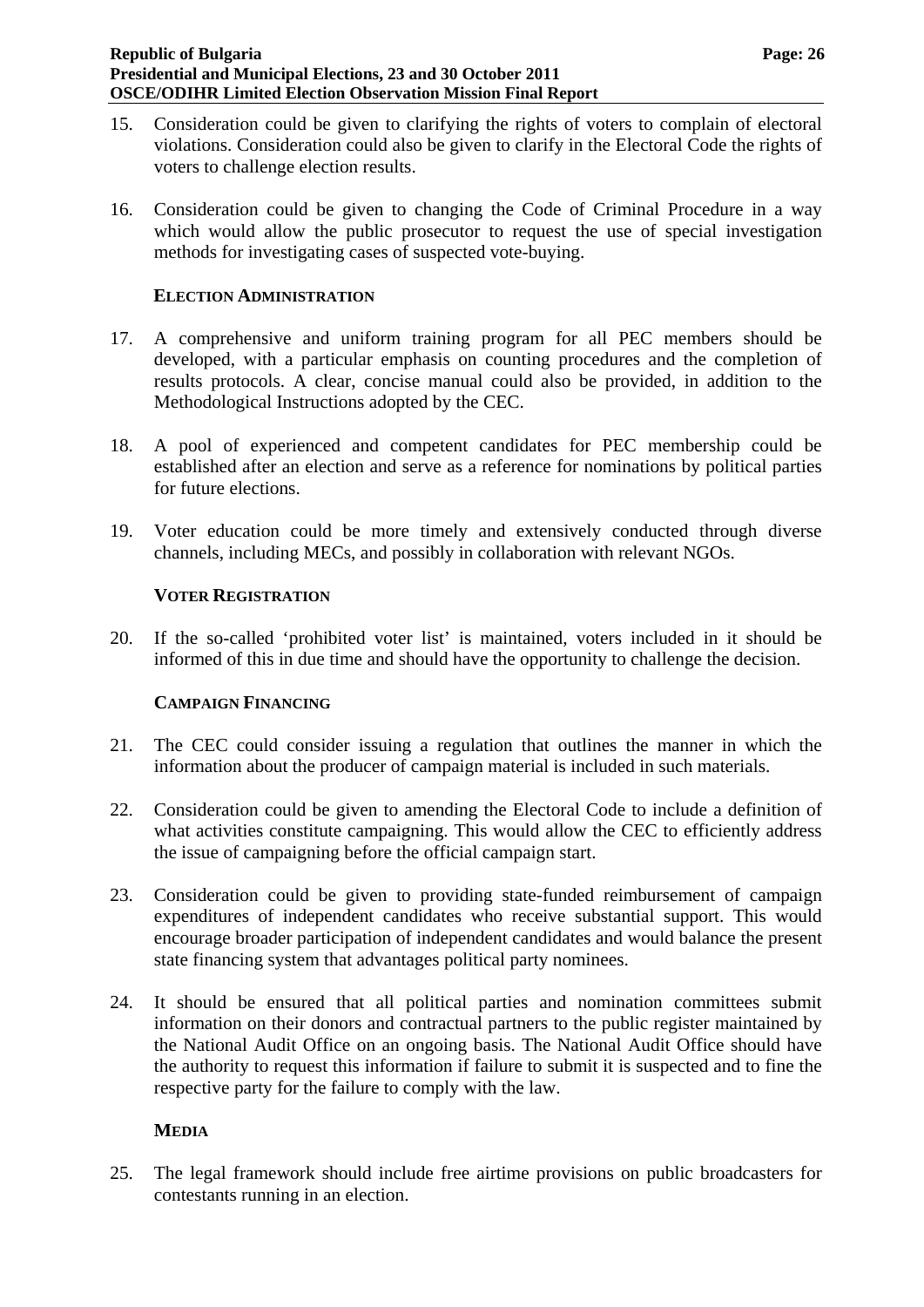- 26. Consideration could be given to regulating the coverage of the election campaign in the broadcast media in detail in the Law on Radio and Television, with basic provisions remaining in the Electoral Code. The implementing body for the Law on Radio and Television, the Council for Electronic Media (CEM) could be tasked with overseeing the provisions, based on quantitative and qualitative media monitoring, and with power to provide remedies during the campaign period in a timely manner.
- 27. In order to disclose potential political and business interests and undue concentration in media ownership, a public register of broadcast media owners could be introduced.

#### **PARTICIPATION OF MINORITIES**

28. Efforts to engage actively with Roma communities in policy-making could be increased. Further efforts should be made to promote effective participation of Roma in public and political life, in line with the OSCE Ministerial Council Decisions No. 6/08 on "Enhancing OSCE Efforts to Implement the Action Plan on Improving the Situation of Roma and Sinti within the OSCE Area" and No. 8/09 on "Enhancing OSCE Efforts to Ensure Roma and Sinti Sustainable Integration".

#### **DOMESTIC AND INTERNATIONAL OBSERVERS**

- 29. In line with the commitments contained in the 1990 OSCE Copenhagen Document, the Electoral Code should explicitly provide for unrestricted observation of the entire electoral process, at all levels, by domestic and international observers.
- 30. The rights of domestic observers could be clarified to specifically affirm their right to file complaints with election commissions.

## **ELECTION DAY**

- 31. PEC protocols could be simplified and include intermediate control formulas. Ballot reconciliation should be comprehensive, including all ballots received, used and unused. Blank ballots should be reported separately.
- 32. Amendments to the Electoral Code could be considered to allow for the recount of ballots at the level of polling station or electoral district.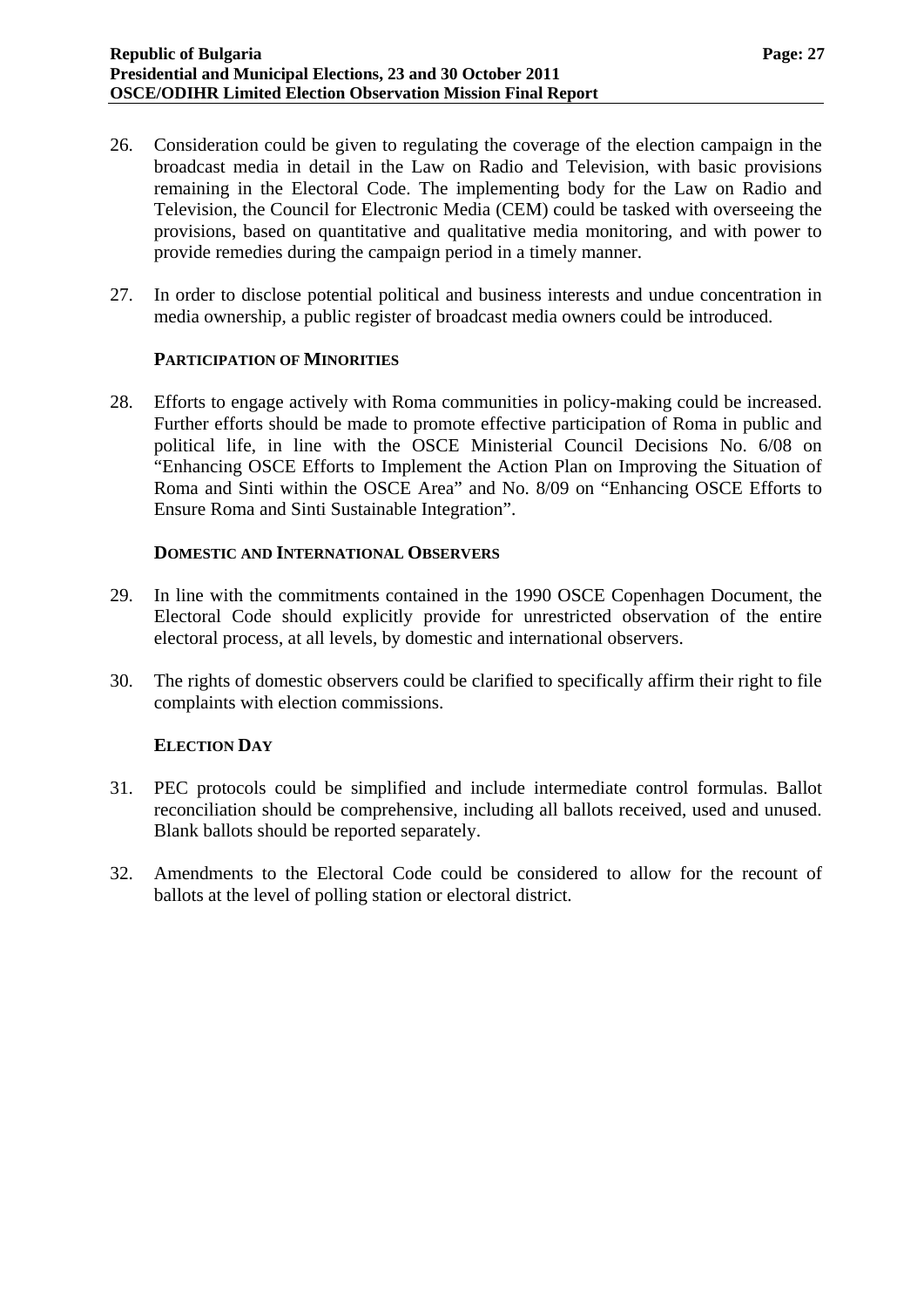## <span id="page-29-0"></span>**ANNEX – FINAL RESULTS OF THE PRESIDENTIAL ELECTION**

| <b>Election Results (including voting abroad)</b>           | <b>First Round</b> | <b>Second Round</b> |  |
|-------------------------------------------------------------|--------------------|---------------------|--|
| Total number of voters in the voter list                    | 6,873,589          | 6,910,491           |  |
| Number of voters entered in the last page of the voter list | 11,647             | 17,555              |  |
| Number of voters in the supplementary voter list            | 10,980             | 9,702               |  |
| Number of ballots cast                                      | 3,593,886          | 3,334,169           |  |
| Turnout (within Bulgaria)                                   | 51.83%             | 48.04%              |  |
| Total number of invalid ballots                             | 229,844 (6.4%)     | 104,837 $(3.1\%)$   |  |
| Total number of valid ballots                               | 3,364,078          | 3,229,329           |  |

|                                                             |                                                 | <b>First Round</b> |               | <b>Second Round</b> |       |
|-------------------------------------------------------------|-------------------------------------------------|--------------------|---------------|---------------------|-------|
| <b>Presidential/Vice-</b><br><b>Presidential Candidates</b> | <b>Nominating</b><br>Organization               | <b>Votes</b>       | $\frac{9}{6}$ | <b>Votes</b>        | $\%$  |
| Meglena Kuneva<br>Lyubomir Hristov                          | <b>Nomination Committee</b>                     | 470,808            | 14.00         |                     |       |
| <b>Rosen Plevneliev</b><br>Margarita Popova                 | <b>GERB</b>                                     | 1,349,380          | 40.11         | 1,698,136           | 52.58 |
| Sali Shaban Ibryam<br>Valentina Gotseva                     | <b>National Movement</b><br>"Unity"             | 41,837             | 1.24          |                     |       |
| <b>Rumen Hristov</b><br>Emanuil Yordanov                    | <b>Union of Rightist Forces</b>                 | 65,761             | 1.95          |                     |       |
| Mariya Kapon<br>Nikolay Kisyov                              | Unified People's Party                          | 30,665             | 0.91          |                     |       |
| <b>Stefan Solakov</b><br>Galina Vasileva                    | National Front for the<br>Salvation of Bulgaria | 84,205             | 2.50          |                     |       |
| Ivaylo Kalfin<br><b>Stefan Danailov</b>                     | <b>BSP</b>                                      | 974,300            | 28.96         | 1,531,193           | 47.42 |
| Volen Siderov<br>Pavel Shopov                               | Ataka                                           | 122,466            | 3.64          |                     |       |
| <b>Aleksey Petrov</b><br>Nikolay Georgiev                   | <b>Nomination Committee</b>                     | 31,613             | 0.94          |                     |       |
| Nikolay Nenchev<br>Zheko Ivanov                             | <b>Bulgarian Agrarian</b><br>People's Union     | 9,827              | 0.29          |                     |       |
| <b>Atanas Semov</b><br>Polya Stancheva                      | <b>RZS</b>                                      | 61,797             | 1.84          |                     |       |
| Pavel Chernev<br>Aneliya Dimitrova                          | Party for the Common<br>People                  | 8,081              | 0.24          |                     |       |
| Dimitar Kutsarov<br>Kameliya Todorova                       | <b>Nomination Committee</b>                     | 6,989              | 0.21          |                     |       |
| Krasimir Karakachanov<br>Daniela Simidchieva-<br>Dimitrova  | VMRO - Bulgarian<br><b>National Movement</b>    | 33,236             | 0.99          |                     |       |
| Andrey Chorbanov<br>Angel Mirchev                           | <b>Bulgarian Democratic</b><br>Public           | 6,340              | 0.19          |                     |       |
| Nikolay Vasilev<br>Vladimir Savov                           | <b>Nomination Committee</b>                     | 5,633              | 0.17          |                     |       |
| Svetoslav Vitkov<br>Ventsislav Mitsov                       | Nomination Committee                            | 54,125             | 1.61          |                     |       |
| Ventsislav Yosifov<br>Emiliyan Dimitrov                     | <b>Nomination Committee</b>                     | 7,021              | 0.21          |                     |       |

*[Source: Website of the Central Election Commission,<http://www.cik.bg/>]*